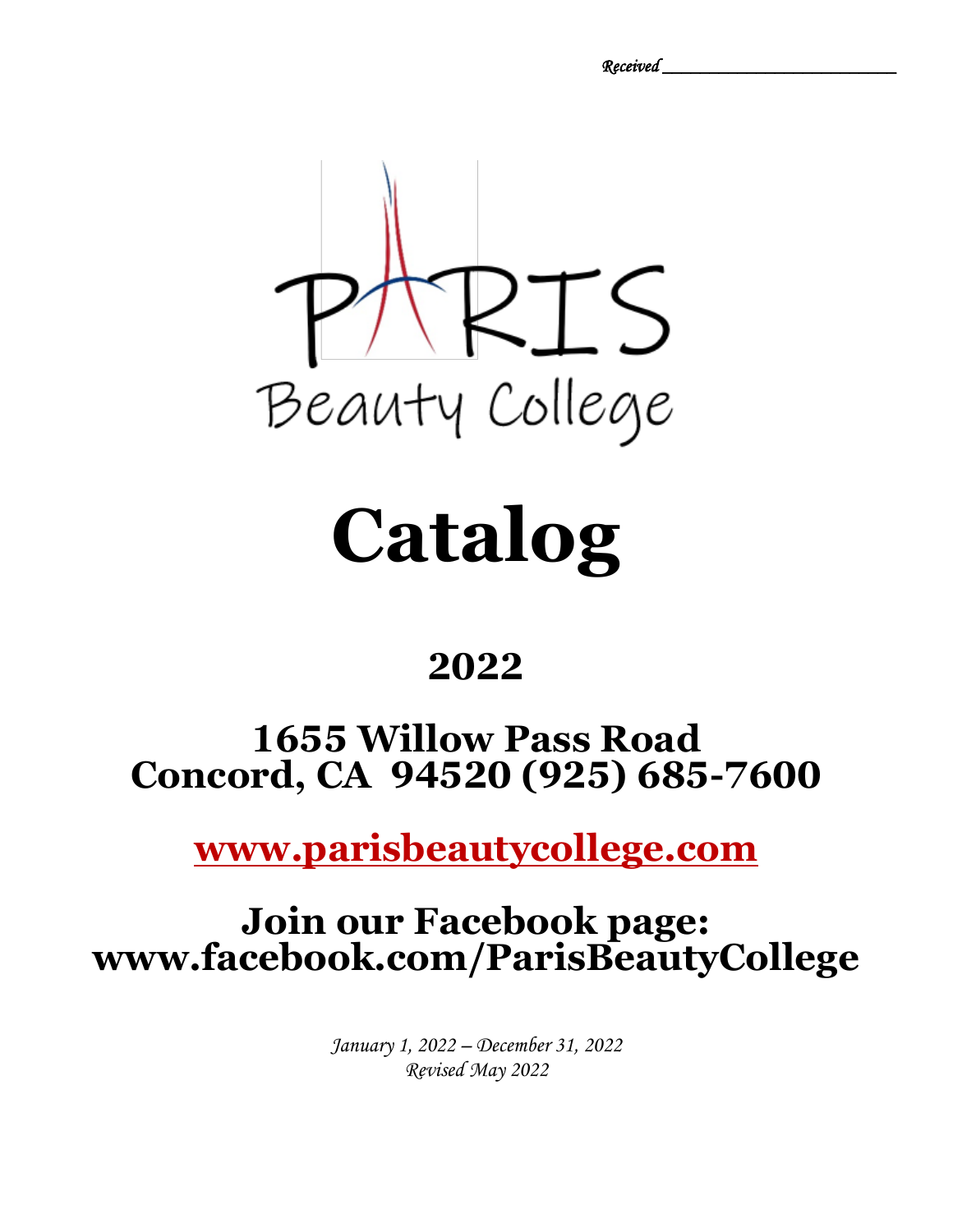| <b>GENERAL INFORMATION</b>                                                                                                                                                                                                          |  |
|-------------------------------------------------------------------------------------------------------------------------------------------------------------------------------------------------------------------------------------|--|
|                                                                                                                                                                                                                                     |  |
|                                                                                                                                                                                                                                     |  |
|                                                                                                                                                                                                                                     |  |
| Description of Space, Facilities, & Equipment <b>Figure 2.1 (2014)</b> 1.1 (2014) 1.4 (2015) 1.4 (2015) 1.4 (2016) 1.4 (2016) 1.4 (2016) 1.4 (2016) 1.4 (2016) 1.5 (2016) 1.5 (2016) 1.5 (2016) 1.5 (2016) 1.5 (2016) 1.5 (2016) 1. |  |
|                                                                                                                                                                                                                                     |  |
| LEGAL NOTICES, DISCLOSURES & CERTIFICATIONS                                                                                                                                                                                         |  |
| <b>Notice of Students Rights/ Cancellation</b>                                                                                                                                                                                      |  |
|                                                                                                                                                                                                                                     |  |
|                                                                                                                                                                                                                                     |  |
|                                                                                                                                                                                                                                     |  |
|                                                                                                                                                                                                                                     |  |
| <b>ADMISSION REQUIREMENTS &amp; ACADEMIC PROGRESS</b>                                                                                                                                                                               |  |
|                                                                                                                                                                                                                                     |  |
|                                                                                                                                                                                                                                     |  |
|                                                                                                                                                                                                                                     |  |
|                                                                                                                                                                                                                                     |  |
|                                                                                                                                                                                                                                     |  |
|                                                                                                                                                                                                                                     |  |
|                                                                                                                                                                                                                                     |  |
|                                                                                                                                                                                                                                     |  |
|                                                                                                                                                                                                                                     |  |
|                                                                                                                                                                                                                                     |  |
|                                                                                                                                                                                                                                     |  |
|                                                                                                                                                                                                                                     |  |
|                                                                                                                                                                                                                                     |  |
|                                                                                                                                                                                                                                     |  |
|                                                                                                                                                                                                                                     |  |
|                                                                                                                                                                                                                                     |  |
|                                                                                                                                                                                                                                     |  |
| <b>TUITION &amp; FINANCIAL SERVICES</b>                                                                                                                                                                                             |  |
|                                                                                                                                                                                                                                     |  |
|                                                                                                                                                                                                                                     |  |
|                                                                                                                                                                                                                                     |  |
|                                                                                                                                                                                                                                     |  |
|                                                                                                                                                                                                                                     |  |
|                                                                                                                                                                                                                                     |  |
| <b>ACADEMIC POLICIES</b>                                                                                                                                                                                                            |  |
|                                                                                                                                                                                                                                     |  |
|                                                                                                                                                                                                                                     |  |
|                                                                                                                                                                                                                                     |  |
|                                                                                                                                                                                                                                     |  |
|                                                                                                                                                                                                                                     |  |
|                                                                                                                                                                                                                                     |  |
|                                                                                                                                                                                                                                     |  |
| <b>CURRICULUM</b>                                                                                                                                                                                                                   |  |
|                                                                                                                                                                                                                                     |  |
|                                                                                                                                                                                                                                     |  |
|                                                                                                                                                                                                                                     |  |
|                                                                                                                                                                                                                                     |  |
|                                                                                                                                                                                                                                     |  |
|                                                                                                                                                                                                                                     |  |
|                                                                                                                                                                                                                                     |  |
|                                                                                                                                                                                                                                     |  |
|                                                                                                                                                                                                                                     |  |
|                                                                                                                                                                                                                                     |  |
|                                                                                                                                                                                                                                     |  |
|                                                                                                                                                                                                                                     |  |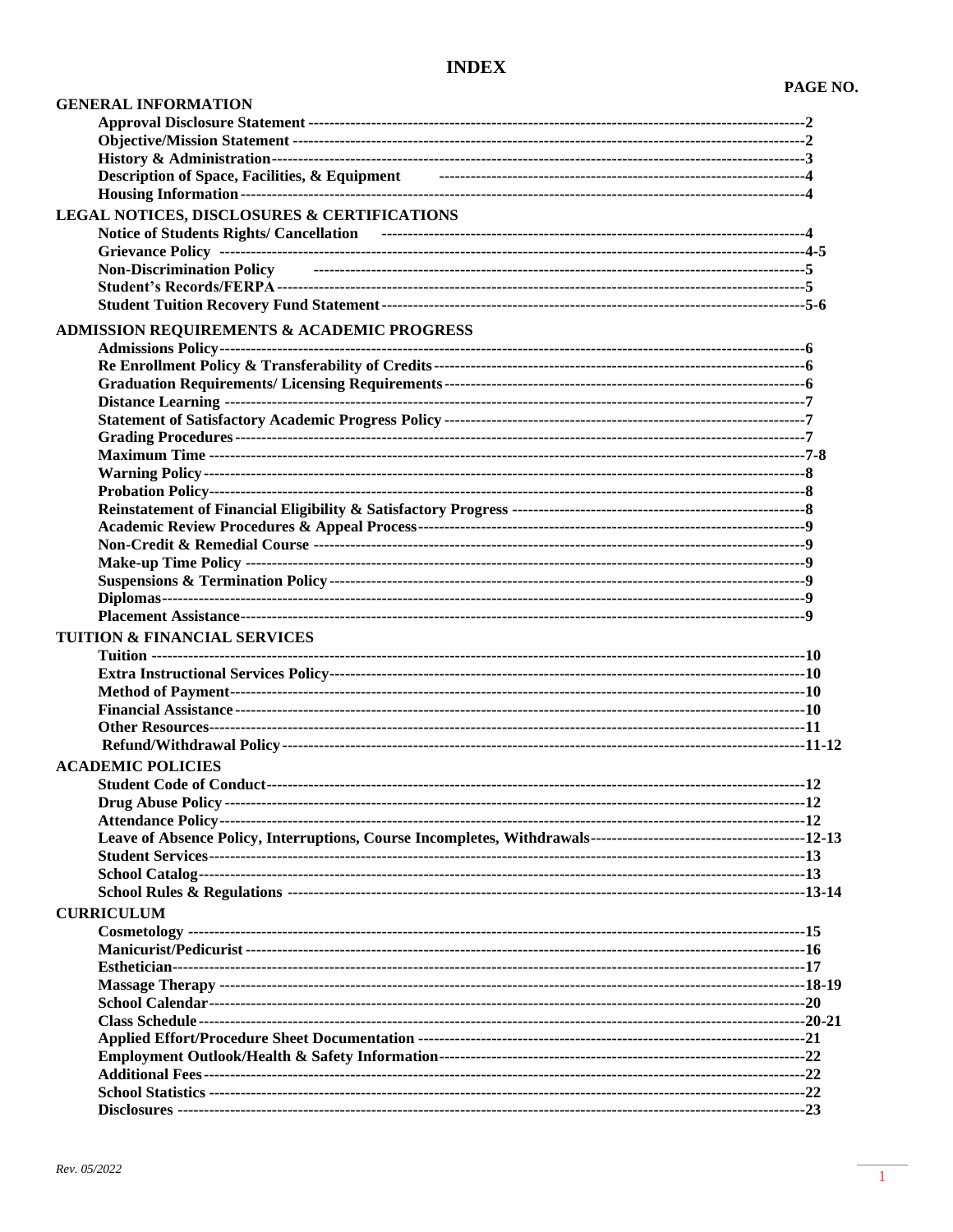#### **APPROVAL DISCLOSURE STATEMENT**

**Paris Beauty College, 1655 Willow Pass Rd, Concord, Ca 94520**, a private institution, was granted institutional approval from the Bureau for Private Postsecondary Education, as per California Education code section (94909(a) (2)); "Approval to operate means compliance with minimum state standards and does not imply any endorsement or recommendation by the state or by the Bureau." Institutional approval must be approved every three years and is subject to continuing review. Approved courses:

**COSMETOLOGY…….….…1000 HOURS ESTHETICIAN………………600 HOURS MANICURING………….....…400 HOURS MASSAGE THERAPY (CMT) – 650 HOURS(not currently offered)** 

Classes are held at: 1655 Willow Pass Rd., Concord, CA 94520. Instruction is in residence with facility occupancy level accommodating 200 people at any one time. California statute requires that a Student, who successfully completes a course of study, be awarded an appropriate diploma or certificate verifying the fact.

Prospective enrollees are encouraged to visit the physical facilities of the school and to discuss personal educational and occupational plans with school personnel prior to enrolling or signing enrollment agreements. For those who qualify, Paris Beauty College has available sponsored programs, government or otherwise, to provide grants or to pay for portions of tuition and fees. Paris Beauty College does not offer ESL classes. Students must be able to read, write and understand English at a  $10<sup>th</sup>$  grade level to be able to pass all of the required tests at 75% or higher. Paris Beauty College will administer an English test to students who have completed school in a non-English speaking country. Passing this test with a score of 70% or higher will help to determine a 10th grade understanding of the English language. Paris Beauty College has not entered into an articulation or transfer agreement with any other college.

#### **REGIONAL OCCUPATIONAL PROGRAMS STATE REHABILITATION**

The following federal and state bureaus, departments, or agencies have set minimum standards for your program of studies:

#### **CALIFORNIA BOARD OF BARBERING AND COSMETOLOGY UNITED STATES DEPARTMENT OF EDUCATION BUREAU FOR PRIVATE POSTSECONDARY EDUCATION**

#### **OBJECTIVE (Mission Statement)**

Our prime objective at Paris Beauty College is to prepare our Students to become successful members of the Cosmetology & Massage professions and to successfully receive a state board license or state certification. To fulfill our objectives, we not only teach the techniques and artistry of cosmetology  $\&$  massage; we also teach self-reliance, business management, and personal hygiene. We continually survey the professions to keep abreast of current trends, designs, and techniques required by employers. Teachers give "individual" as well as "class" instruction. This combination helps serious Students realize their goals.

Academic and career standards are maintained to assure graduates of capability in their profession. The curriculum is flexible enough to allow for new procedures and technique, as they are developed, yet solid enough to maintain academic standards. The final objective is, of course, to graduate Students who will secure and retain employment and advance their profession for years to come.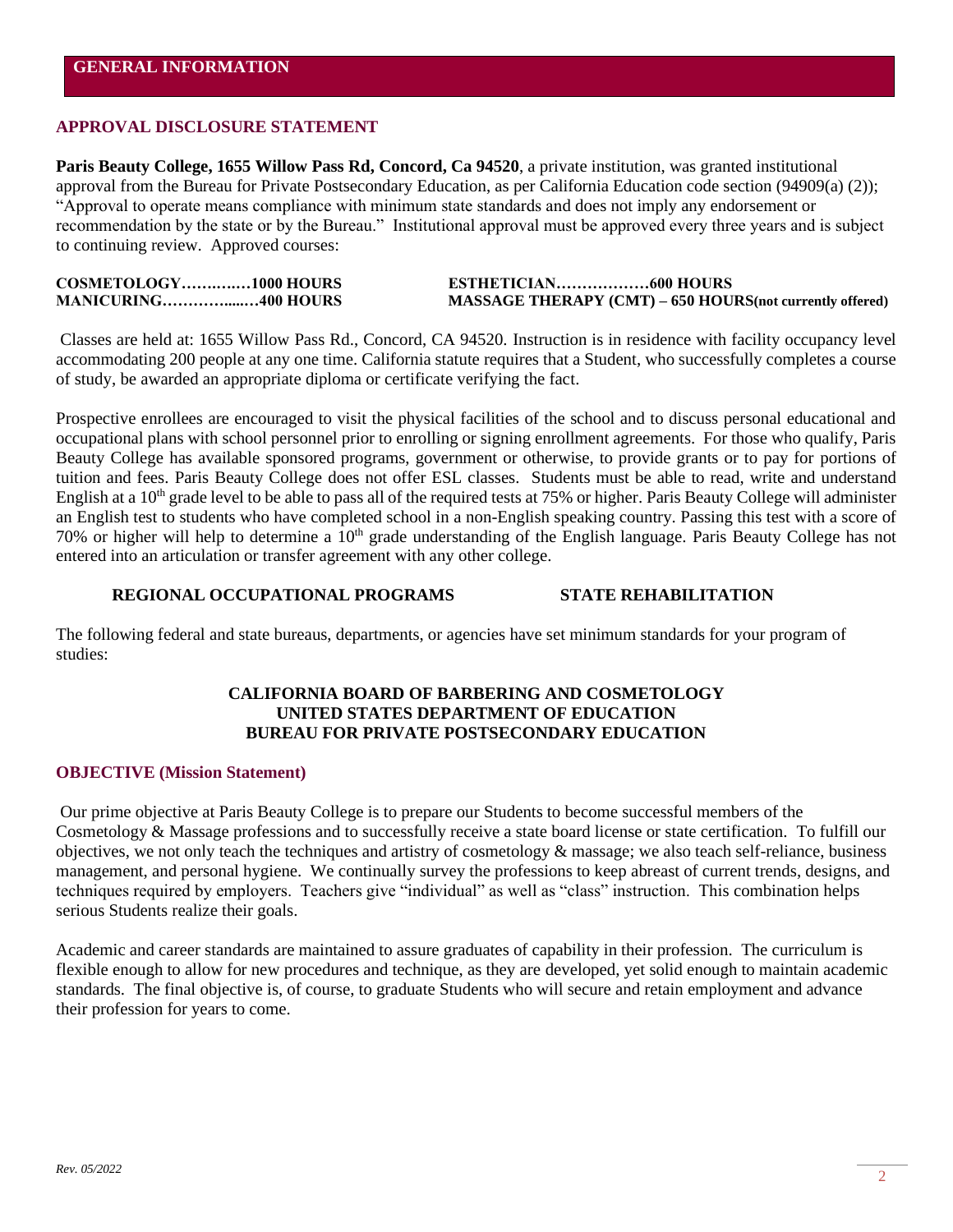#### **HISTORY AND ADMINISTRATION**

#### **Paris Beauty College was established and has been in successful operation since 1961.**

*Larry Baines* –Owner/President, Chief Executive Officer (CEO), Chief Financial Officer (CFO) – Has owned and operated Paris Beauty College since 1982.

*Doreen Birney* – Director, Financial Aid Director, Admissions Rep., Human Resources, Accounting. Graduate of Paris Beauty College. Licensed Cosmetologist. Member of the Cosmetology Educators Association. Has been with Paris Beauty College since 1990. **Contact email: parisbtycollege@aol.com**

*Lyn Ferreira* – Registrar, Administrator, Student Records Coordinator. Has been with Paris Beauty College since 2008. **Contact email: Lyn.ParisBeautyCollege@gmail.com**

*Sherris Copley* – Administrative Assistant - State Board Application Services. Graduate of Paris Beauty College. Has worked behind the chair since 2012. Specializes in color, highlights, and keratin treatments. Has been with Paris Beauty College since 2019. **Contact email: parisbtycollege@gmail.com**

*Brandi Bowens*– California Licensed Cosmetologist. Senior Cosmetology instructor, Cosmetology Theory & Clinic floor instructor. Specialist in ethnic hair services, barbering, and haircoloring. Has been with Paris since 2018.

*Vickie Cruz* – California Licensed Cosmetologist & Credentialed Instructor. Has over 40 years in the beauty industry. Director of Education, Chief Academic Officer, Esthetician Freshman/Theory/Clinic Floor Instructor. Has been with Paris since 1994.

*Karen Derita –* California Licensed Esthetician. Graduate of Paris Beauty College. Esthetician Freshman Class/Theory/ Clinic Floor Instructor. Has been with Paris since 2017.

*Deborah Fink –* California Licensed Esthetician and Manicurist. Certified Oncology Skin Care Educator. Certified Massage Therapist. Graduate of Paris Beauty College. Esthetician Freshman Class/Theory/ Clinic Floor Instructor. Debbi was the first ever 2016 recipient of the Skin Games "Game Changer Industry Leader" Award. Has been with Paris since 2011.

*Tracy James Pearson* – California licensed & Pennsylvania licensed Cosmetologist. B.S. Business Management, over 30 years in Cosmetology Education, Master Stylist & Cosmetology Clinical Supervision & Instruction. Cosmetology Clinic Floor Instructor.

*Joann Marzotto* – Licensed Cosmetologist. Graduate of Paris. Has been with Paris since 2002. Cosmetology/Esthetician Theory and Clinic Floor Instructor.

*Elaina Uresti* – California Licensed Cosmetologist since 2000. Freshman Cosmetology Instructor & Clinic Floor Instructor. Has been with Paris since 2019.

*Kayla Weikum –* Front Desk Manager.

#### **Substitute Instructors**

*Linda Jacob –* Licensed Esthetician. Graduate of Paris. Certified Drug & Alcohol Counselor. Substitute Esthetics Clinic Floor & Freshman class instructor. Member of Cosmetology Educators Association

*Candice Gentry* – California Licensed Cosmetologist. Paris Graduate. Senior Cosmetology instructor, Cosmetology Clinic floor instructor.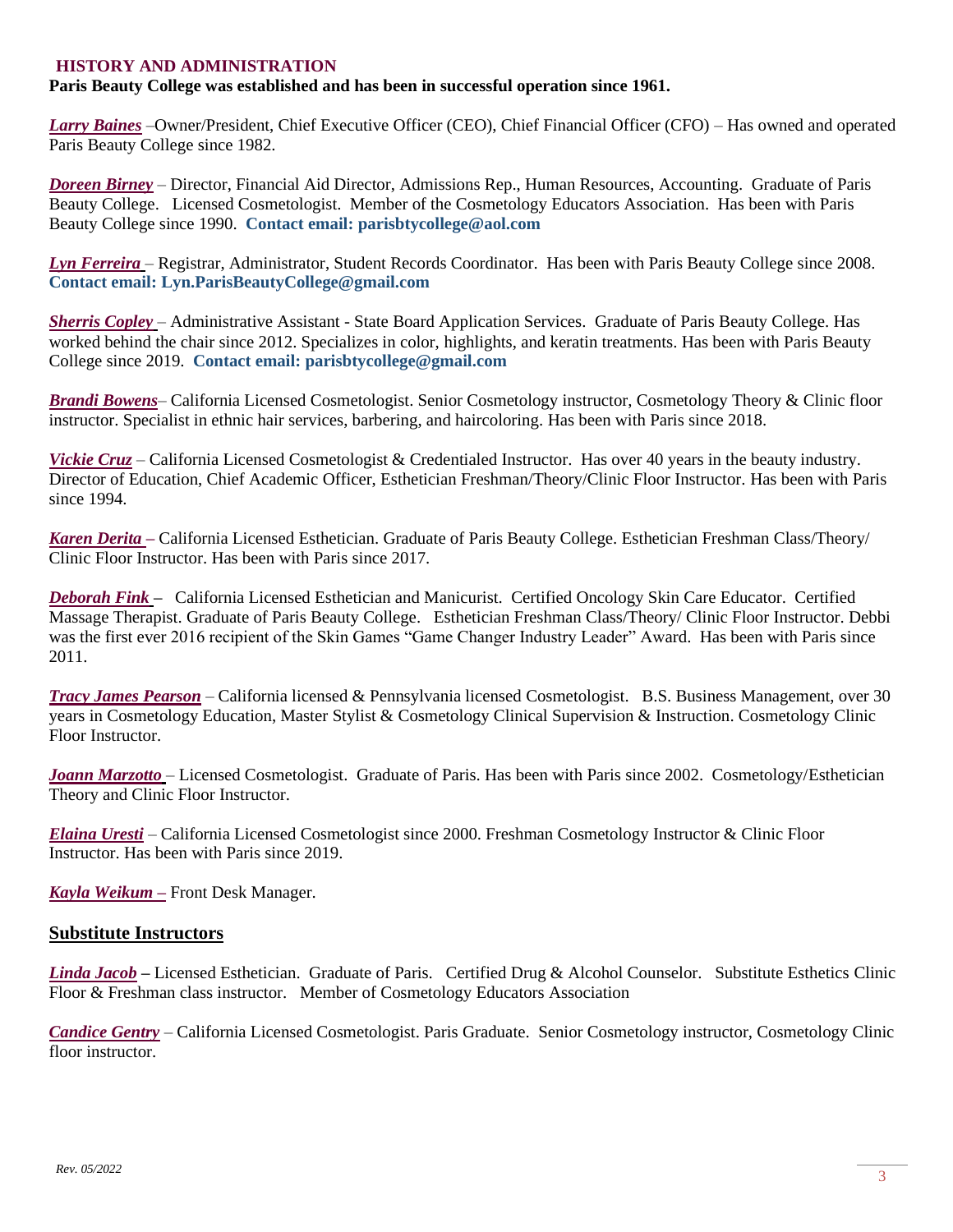#### **DESCRIPTION OF SPACE, FACILITIES, AND EQUIPMENT**

**Paris Beauty College** is located at 1655 Willow Pass Road in Concord, Ca in the Park n Shop Center. We occupy a floor space of approximately 7,882 square feet which is divided into retail and reception areas, offices, dispensary, theory & practical classrooms, clinic floor, student break area, and male & female restrooms. Styling stations, shampoo bowls, manicuring table, pedicuring chairs, make up  $\&$  eyebrow bar, portable  $\&$  stationary dryers, massage and facial beds, steamers, magnifying lamps, multifunction  $\&$  galvanic machines, and numerous other advanced equipment is furnished for the benefit of the Students.

Educational classroom equipment consists of TVs, DVD players & overhead projectors. Students are given their book set including textbook, workbook, exam review book, and an online book program that includes videos, definitions, and online exams. We provide industry magazines and books that are in the various classrooms throughout the building which students have access to at all times. Our school provides internet access to all students. We have a projector, large screen tv and lap top computer, so all are able to get resources via the internet when required. All students are required to purchase a kit from Paris Beauty College, which consists of all equipment necessary to complete his/her course. Facilities for the handicapped can be discussed with the College prior to enrollment.

Paris Beauty College does not have on-campus dormitory housing. While the institution has no responsibility to find or assist students in finding housing, approximate rental fees for one-bedroom and two-bedroom apartments can be found between \$1200 and \$1700 per month.

### **LEGAL NOTICES, POLICIES, DISCLOSURES AND CERTIFICATIONS**

Additional disclosures including Campus Security Policy and Campus Crime Statistics Act (Clery Act), are posted on our website at ParisBeautyCollege.com/Consumer\_Disclosures. A paper copy will be made available upon request. "Paris Beauty College does not recruit students attending or admitted to another school."

#### **NOTICE OF STUDENTS RIGHTS/CANCELLATION**

As a student of Paris Beauty College, you have certain legal rights:

You may cancel this contract for the School, without any penalty or obligation, within seven (7) calendar days from the date of signing your enrollment agreement or by completion of your first day of class, whichever is later. If you cancel, any payment you have made and any negotiable instrument signed by you will be returned to you within 30 days following the school's receipt of your signed, dated, written cancellation notice.

To cancel the contract for training with the School, mail or deliver a written, signed and dated copy of your cancellation notice to the school office, ATTENTION: Administration Office. After the end of the cancellation period, you also have the right to stop school at any time, and you have the right to receive a refund for the part of the course not taken. Your refund rights are described in the contract. If you have lost your contract, ask the school for a description of the refund policy.

#### **GRIEVANCE POLICY**

In accordance with the institution's mission statement, the school will make every attempt to resolve any student complaint that is not frivolous or without merit. Evidence of final resolution of all complaints will be retained in school files in order to determine the frequency, nature, and patterns of complaints for the institution. The following procedure outlines the specific steps of the complaint process.

1. The student should register the complaint in writing on the designated form provided by the institution within 60 days of the date that the act which is the subject of the grievance occurred.

2. The complaint form will be given to the school Director.

3. The complaint will be reviewed by management and a response will be sent in writing to the student within 30 days of receiving the complaint. The initial response may not provide for final resolution of the problem but will notify the student of continued investigation and/or actions being taken regarding the complaint.

4. If the complaint is of such nature that it cannot be resolved by the management, it will be referred to an appropriate agency if applicable.

5. Depending on the extent and nature of the complaint, interviews with appropriate staff and other students may be necessary to reach a final resolution of the complaint.

6. Students are advised to go through the institution's internal complaint process before submitting the complaint to the school's accrediting agency, if applicable.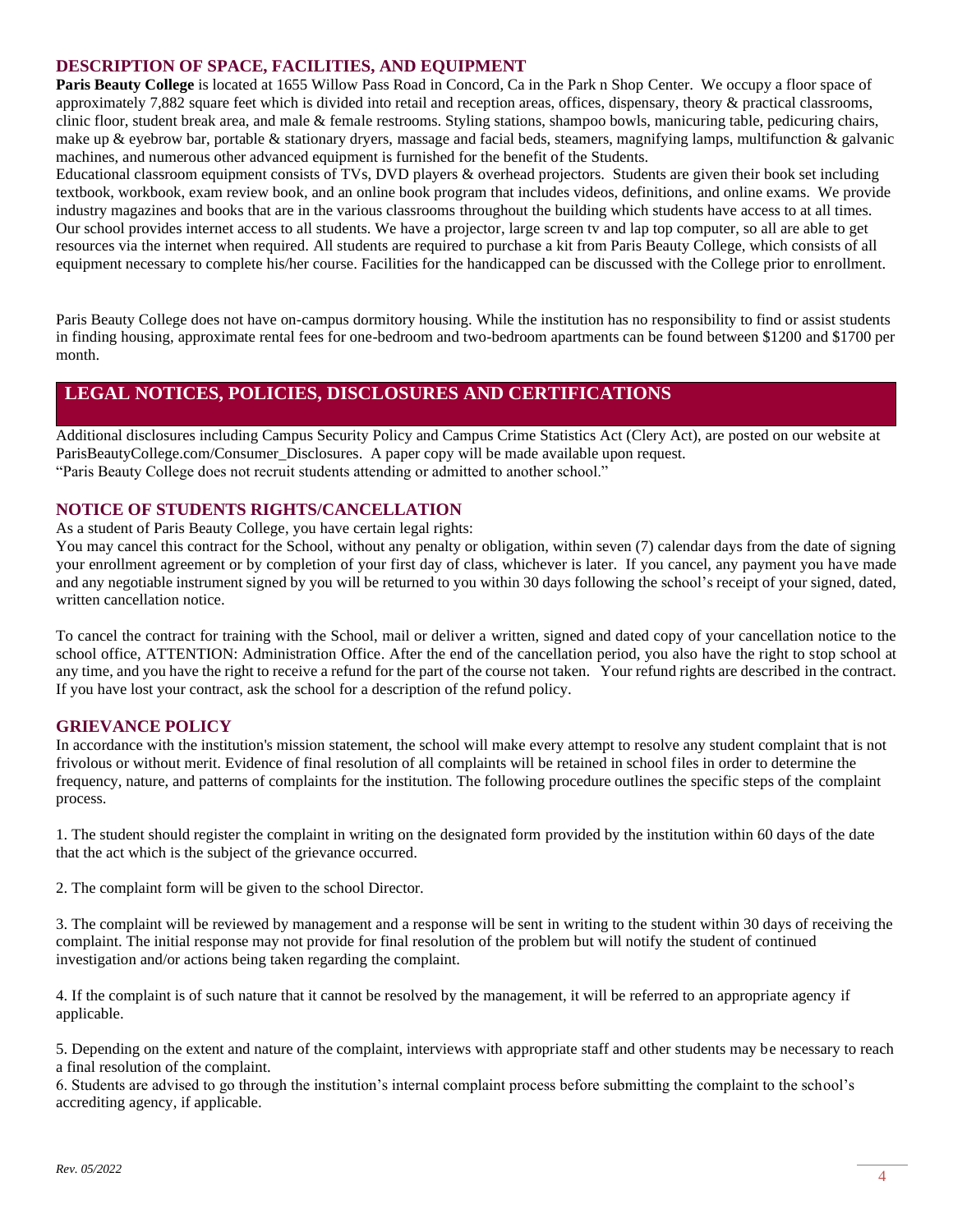Any questions a student may have regarding this catalog that have not been satisfactorily answered by the institution may be directed to: The Bureau for Private Postsecondary Education, 1747 N. Market Blvd. Ste 225, Sacramento, CA 95834, PO Box 980818 West Sacramento, CA 95798-0818. Web site Address: www.bppe.ca.gov

Telephone and Fax #'s: (888) 370-7589 or by fax (916) 263-1897, (916) 574-8900 or by fax (916) 263-1897

#### **NON-DISCRIMINATION POLICY**

The **Paris Beauty College** does not discriminate in its employment, admission, instruction, counseling, or graduation policies on the basis of sex, color, age, race, national or ethnic origin, creed, religion, or handicaps that would not preclude employment within their selected program area nor do we recruit students already attending or admitted to another school offering similar programs of study.

#### **STUDENTS RECORDS POLICY**

#### **FAMILY EDUCATIONAL RIGHTS AND PRIVACY ACT (FERPA)**

The Federal Right of Privacy Act enables all Students to review their academic records, including grades, attendance, and counseling reports. Student's records are confidential and only such agencies or individuals authorized by law, such as state and federal agencies and accrediting agencies, are allowed access without written permission of the student. Also, parents/and or legal guardians of a dependent minor student have access to the student's file. These rights transfer to the student when he or she reaches the age of 18 or attends a school beyond the high school level. A student may authorize certain individuals, organizations, or class of parties (such as potential employers) to gain access to certain information in their files by signing a date specific release form.

State law requires the school to maintain these records for not less than five years. Transcripts are maintained indefinitely. Students may request a review of their records by writing the Director of the School. All such reviews will be scheduled during regular school hours under appropriate supervision. The full version of the Family Educational Rights and Privacy Act is listed on our website at [www.parisbeautycollege.com](http://www.parisbeautycollege.com/) under useful links.

#### **STUDENT TUITION RECOVER FUND STATEMENT**

The State of California established the Student Tuition Recovery Fund (STRF) to relieve or mitigate economic loss suffered by a student in an educational program at a qualifying institution, who is or was a California resident while enrolled, or was enrolled in a residency program, if the student enrolled in the institution, prepaid tuition, and suffered an economic loss. Unless relieved of the obligation to do so, you must pay the state-imposed assessment for the STRF, or it must be paid on your behalf, if you are a student in an educational program, who is a California resident, or are enrolled in a residency program, and prepay all or part of your tuition.

You are not eligible for protection from the STRF and you are not required to pay the STRF assessment, if you are not a California resident, or are not enrolled in a residency program.

To be eligible for STRF, you must be a California resident or are enrolled in a residency program, prepaid tuition, paid or deemed to have paid the STRF assessment, and suffered an economic loss as a result of any of the following:

1. The institution, a location of the institution, or an educational program offered by the institution was closed or discontinued, and you did not choose to participate in a teach-out plan approved by the Bureau or did not complete a chosen teach-out plan approved by the Bureau.

2. You were enrolled at an institution or a location of the institution within the 120-day period before the closure of the institution or location of the institution or were enrolled in an educational program within the 120 day period before the program was discontinued.

3. You were enrolled at an institution or a location of the institution more than 120 days before the closure of the institution or location of the institution, in an educational program offered by the institution as to which the Bureau determined there was a significant decline in the quality or value of the program more than 120 days before closure.

4. The institution has been ordered to pay a refund by the Bureau but has failed to do so.

5. The institution has failed to pay or reimburse loan proceeds under a federal student loan program as required by law, or has failed to pay or reimburse proceeds received by the institution in excess of tuition and other costs.

6. You have been awarded restitution, a refund, or other monetary award by an arbitrator or court, based on a violation of this chapter by an institution or representative of an institution, but have been unable to collect the award from the institution.

7. You sought legal counsel that resulted in the cancellation of one or more of your student loans and have an invoice for services rendered and evidence of the cancellation of the student loan or loans.

To qualify for STRF reimbursement, the application must be received within four (4) years from the date of the action or event that made the student eligible for recovery from STRF. A student whose loan is revived by a loan holder or debt collector after a period of non-collection may, at any time, file a written application for recovery from STRF for the debt that would have otherwise been eligible for recovery. If it has been more than four (4) years since the action or event that made the student eligible, the student must have filed a written application for recovery within the original four (4) year period, unless the period has been extended by another act of law. However, no claim can be paid to any student without a social security number or a taxpayer identification number.

Each qualifying institution shall collect a non-refundable assessment of two dollars and fifty cents (\$2.50) per one thousand dollars (\$1,000) of institutional charges, rounded to the nearest thousand dollars, from each student in an educational program who is a California resident or is enrolled in a residency program. For institutional charges of \$1,000 or less, the assessment is zero dollars(\$0).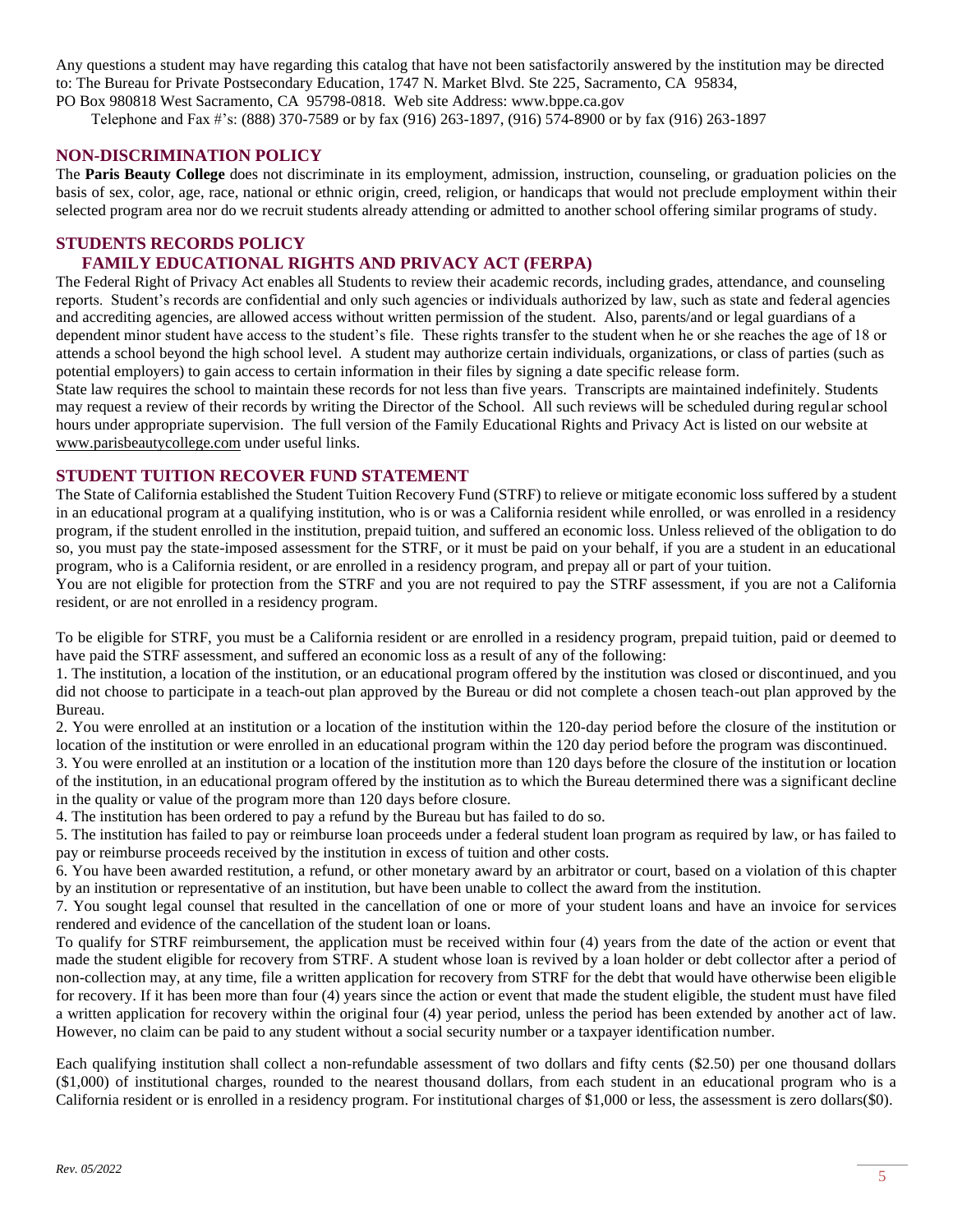It is important that you keep copies of your enrollment agreement, financial aid documents, receipts, or any other information that documents the amount paid to the school. Questions regarding the STRF may be directed to the Bureau for Private Postsecondary Education, 2535 Capitol Oaks Drive, Suite 400, Sacramento, CA 95833, (916) 431-6959 or (888) 370-7589.

### **ADMISSION REQUIREMENTS/ACADEMIC PROGRESS**

#### **ADMISSION POLICYS**

 *A student enrolling in Paris Beauty College must be or have one of the following:*

- High school diploma, a GED certificate, an official transcript of secondary school completion, a state certification of homeschool completion or a translated document showing completion of high school education in a country outside of the United States. Translation and verification must be conducted by an outside agency that is qualified to translate documents into English and confirm the academic equivalence to a U.S. High School diploma.
- b. A person who is above the age of compulsory school attendance in the State of California who has the ability to benefit from the training offered. Ability to benefit is determined by passing a school administered test at 70% or higher.
- c. California law requirements for admission: Applicant must be at least 16 years of age. Applicants in the Massage Therapy program must be 18 years or older

#### **RE ENROLLMENT POLICY & TRANSFERABILITY OF CREDITS**

Upon approval from the school administrator, Paris Beauty College may accept transfer students into our school with the following minimum required hours remaining of your program. Cosmetology students - 600 hours. Manicuring students - 300 hours, Esthetician students - 400 hours, and Massage Therapist students – 400 remaining hours. Students who have voluntarily withdrawn from Paris Beauty College may return and have complete transfer of all hours from prior Paris Beauty College attendance. Re enrollment is subject to a \$200.00 application fee and space eligibility. Paris Beauty College does not charge a fee for assessing or transferring credits. Students will enter in the same progress status as when they left their program. Paris Beauty College does not offer a brush up course.

#### *NOTICE CONCERNING TRANSFERABILITY OF CREDITS AND CREDENTIALS EARNED AT OUR INSTITUTION*

The transferability of credits you earn at Paris Beauty College is at the complete discretion of an institution to which you may seek to transfer. Acceptance of the certificate that you earn in Cosmetology, Esthetician, Manicuring or Massage Therapy is also at the complete discretion of the institution to which you may seek to transfer. If the certificate that you earn at this institution is not accepted at the institution to which you seek to transfer, you may be required to repeat some of all of your coursework at that institution. For this reason, you should make sure that your attendance at this institution will meet your educational goals. This may include contacting an institution to which you may seek to transfer after attending Paris Beauty College to determine if your hours/credits will transfer.

#### **GRADUATION REQUIREMENTS / LICENSING REQUIREMENTS**

Graduation eligibility and to receive a diploma requires successful completion of the required hours and curriculum as prescribed by the Board of Barbering & Cosmetology and the completion and passing of the school's mock state board exam. Student must pass all required tests with 75% or higher. Paris Beauty College graduates may continue to attend a state board prep class after graduation in order to support you passing your state board exam successfully.

If applicable, upon a student's graduation from his or her course of instruction, the student may apply to take the State licensing exam. The school administrator will aid in helping the student fill out all required forms. The student is required to pay all fees associated with the state exam. The Board of Barbering & Cosmetology has three testing facilities; one in Fairfield and two in Los Angeles. Individuals who have been convicted of a crime can still apply to take the examination. The Board will request documents relating to your conviction be included with your [Examination Application.](http://www.barbercosmo.ca.gov/forms_pubs/index.shtml#exam) These are reviewed and evaluated on a case-by-case basis. Some of the factors that are considered consist of the following: the length of time since the conviction, the nature of the conviction, Evidence of rehabilitation since the conviction, whether the crime (or act) is substantially related to the qualification, functions, or duties of the licensee. If you have any further questions, please call the Enforcement Unit at (916) 574-7574.

Students taking the Massage Therapy program will be eligible for graduation upon completion of the course requirements set forth by the California Massage Therapy Council and Paris Beauty College by completing 650 hours and having passed their final exam and all required tests at 75% or higher. Students will then be eligible to apply for their Certification from the California Massage Therapy Council.

#### **DISTANCE LEARNING**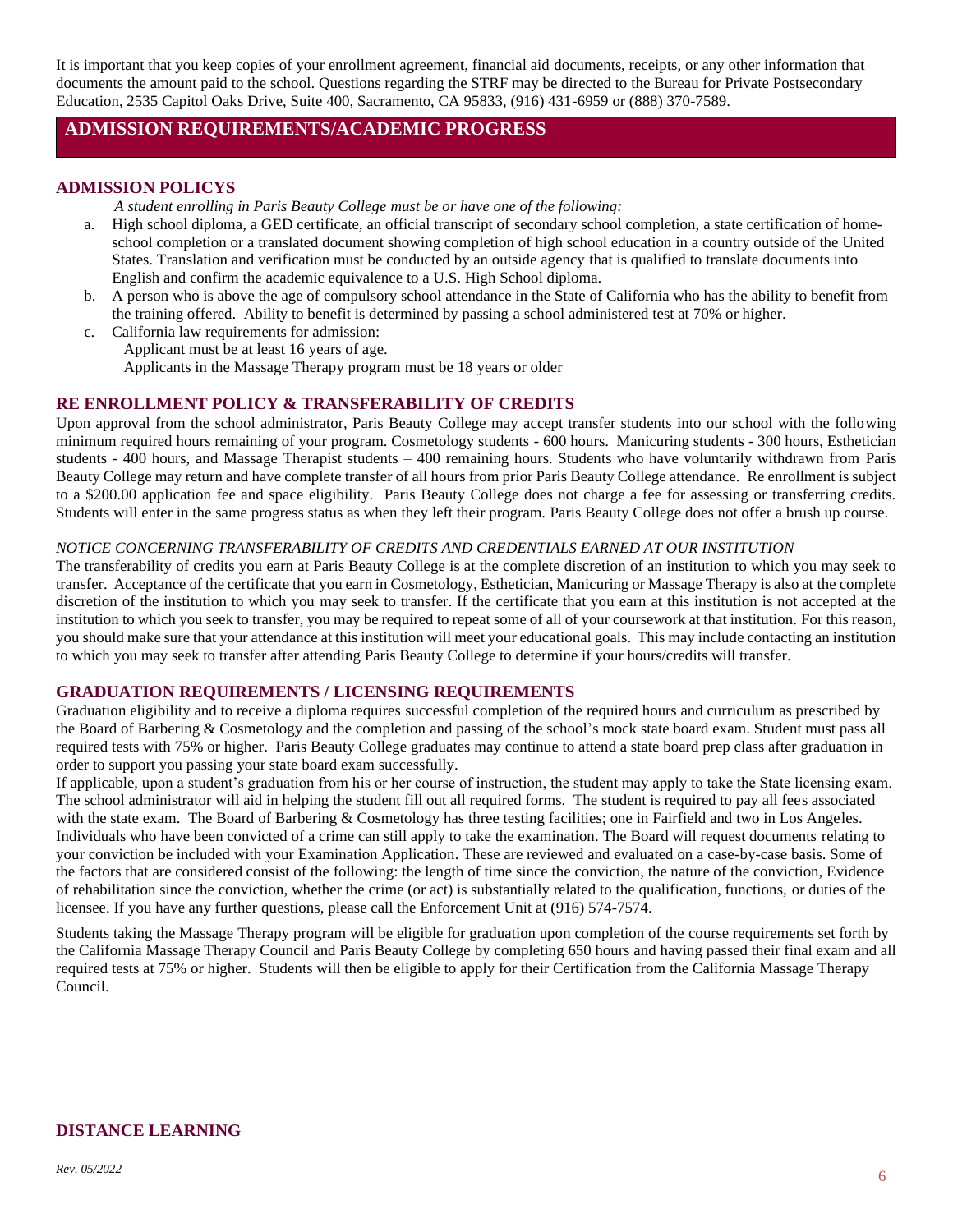Paris Beauty College offers distance learning for Cosmetology, Esthetician, and Manicuring programs. These online programs provide only technical based (theory) class instruction (except for during temporary allowances due to COVID). Technical subjects may include studies in the areas of anatomy, physiology, chemistry, bacteriology, electricity, hair, nail and skin care, diseases & disorders, disinfection control, laws and business etc. Lectures and assignments are provided through virtual classrooms using ZOOM and our school's internet-based distance learning education program, Pivot Point Fundamentals LAB. Through LAB lessons, learners will access his/her course E-Books and have access to Course Goals, Videos, Slides, Smart Notes virtual workbook, Talking Points, Show you Know activities, Lesson Challenges, and Join the Conversation student forum. In addition to the minimum 4 hours per week of online attendance and coursework, students must also complete practical training of learned skills which takes place on the school campus. Students will graduate by completing all practical operations and technical requirements as set forth by the California Board of Barbering and Cosmetology. Successful program graduates will receive a certificate of completion. Students must take and pass the California state Board of Barbering and Cosmetology licensing exams in order to obtain their license to be eligible to work in California.

#### **SATISFACTORY ACADEMIC PROGRESS POLICY**

The Higher Education Act mandates that institutions of higher education establish minimum of "Satisfactory Academic Progress" for Students. Paris Beauty College applies these standards to all Students consistently, regardless of whether or not they are financial aid recipients. This policy is printed in the school catalog to assure that all students receive a copy prior to starting classes. Students must demonstrate satisfactory academic progress toward completing their programs by meeting Paris Beauty College's established standards. Satisfactory academic progress is a measure of students' qualitative (academics) and quantitative (attendance) progress as defined below. Evaluations take place as follows:

**Manicuring Course at mid point and end of course, (200 and 400 actual hours)**

**Esthetician Course at mid point and end of course, (300 and 600 actual hours)**

**Massage Therapy Program at mid-point and end of course, (325 and 650 actual hours)**

**Cosmetology Course at mid point and at end of academic year, and end of course, (450, 900, and 1000 actual hours) (An academic year is a minimum of 30 weeks and 900 clock actual hours)**

**Transfer Students at midpoint of the contracted hours or the established evaluation periods, whichever comes first.** Registrar will notify students when evaluation report is completed. Report will be reviewed with student and copies will be made available.

#### **GRADING PROCEDURES**

*Quantitative Evaluation (ATTENDANCE)***:** Students are expected to complete their program in 150 percent of the normal timeframe established for completion. Evaluations are based on the cumulative attendance percentage. Attendance percentage is determined by dividing the total hours accrued by the total number of hours scheduled. Therefore, at each evaluation period, the school will determine if the student has maintained at least 75 % cumulative attendance since the beginning of the course which indicates that, given the same attendance rate, the student will graduate within the maximum time frame allowed and the student will be deemed making satisfactory progress. When a student hits an evaluation point, he/she will be notified. The results of the evaluation will be reviewed with the student.

#### **MAXIMUM TIME FRAME**

All Students must complete their program within a specified time frame. Course completion cannot exceed one and one half times the course length. (See chart below). The time used during an authorized leave of absence is not included in Program Time Frame, and adjustments will be made to reflect extended time frame, so as not to penalize students for an approved leave of absence. The Student will return to same status after leave as existed at beginning of leave (satisfactory, probation, or unsatisfactory). A leave of absence extends the student's contract period and the maximum time frame by the same number of days taken in the leave of absence. Other interruptions of attendance will have to be considered by Director to determine extenuating circumstances. All decisions by Director are final. Students who have not completed the course within the maximum timeframe may continue as a student at the institution on a cash pay basis.

**The maximum time allowed (which does not exceed one and one half times the course length) for students to complete each course and be considered making satisfactory progress is stated below:**

|                        |                      |                  | <b>MINIMUM TIME FRAME</b> |    |              | MAX TIME ALLOWED SCHEDULED HRS. |
|------------------------|----------------------|------------------|---------------------------|----|--------------|---------------------------------|
| <b>MANICURING</b>      | @ 40 hrs/week        | FULL TIME        | 10 WEEKS                  |    | <b>WEEKS</b> | 600                             |
| 400 hours total        | $\omega$ 20 hrs/week | <b>PART TIME</b> | 20 WEEKS                  | 30 | <b>WEEKS</b> | 600                             |
| <b>COSMETOLOGY</b>     | $\omega$ 40 hrs/week | FULL TIME        | 25 WEEKS                  | 38 | <b>WEEKS</b> | 1500                            |
| 1000 hours total       | $\omega$ 20 hrs/week | <b>PART TIME</b> | 50 WEEKS                  | 75 | <b>WEEKS</b> | 1500                            |
| <b>ESTHETICIAN</b>     | @ 40 hrs. week       | FULL TIME        | 15 WEEKS                  | 23 | <b>WEEKS</b> | 900                             |
| 600 hours total        | @ 20 hrs/week        | <b>PART TIME</b> | 30 WEEKS                  | 45 | <b>WEEKS</b> | 900                             |
| <b>MASSAGE THERAPY</b> | @ 40 hrs/week        | <b>FULL TIME</b> | <b>WEEKS</b>              | 25 | <b>WEEKS</b> | 975                             |
| 650 hours total        | @ 20 hrs/week        | <b>PART TIME</b> | <b>WEEKS</b><br>33        | 49 | <b>WEEKS</b> | 975                             |

The maximum time allowed for transfer students who need less than the full course requirements will be determined based on 75% of the schedule hours. Transfer hours from another institution that are accepted toward the student's educational program are counted as both attempted and completed hours for the purpose of determining when the allowable maximum timeframe has been exhausted. SAP evaluation periods are based on actual contracted at the institution.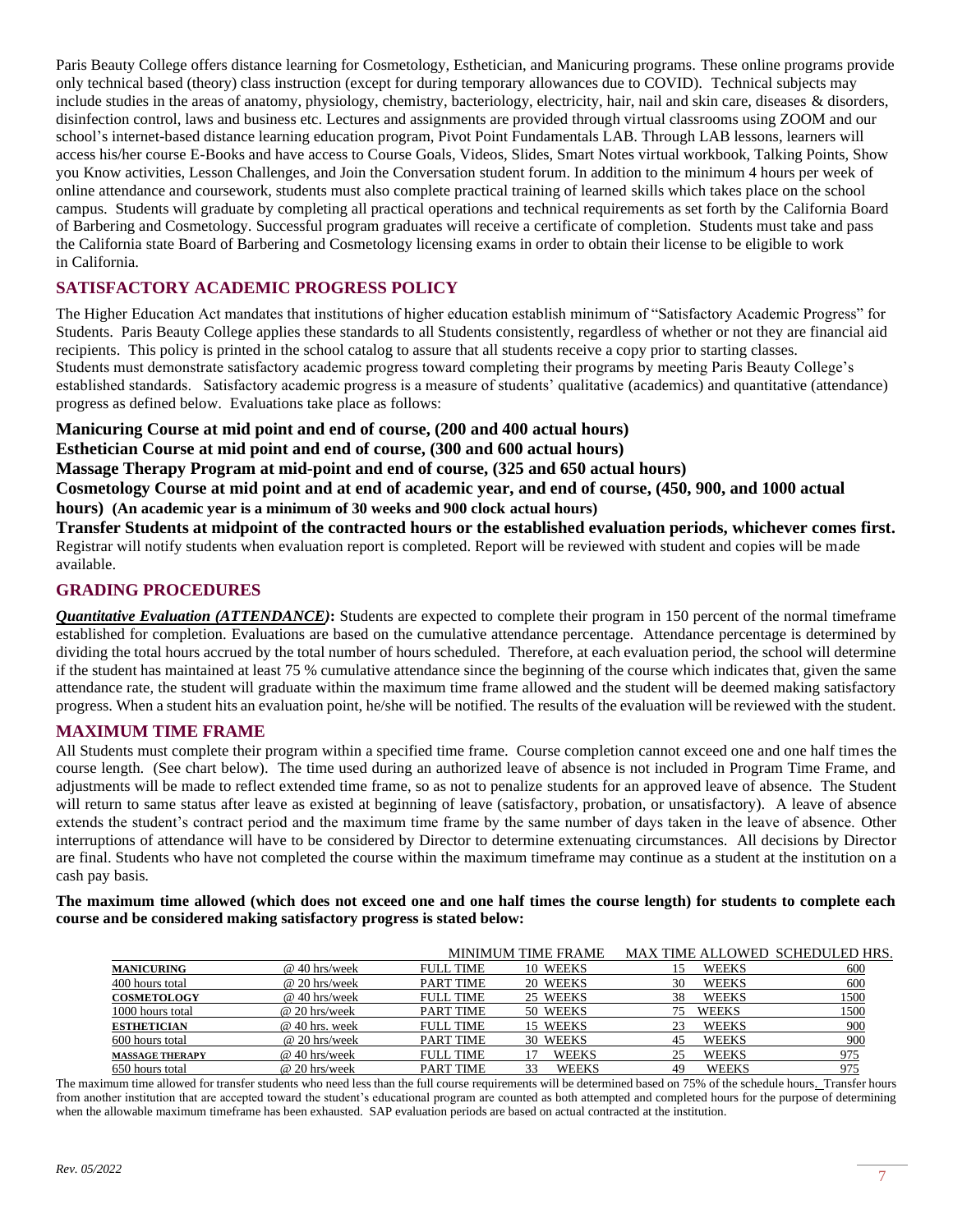*Qualitative Evaluation (ACADEMIC)*: Students are expected to maintain a 75% cumulative grade point average (CGPA) of their combined practical and written grades to be deemed making satisfactory academic progress during an evaluation period.

At least two comprehensive practical and written skills exams will be conducted during the course of study. The first written and practical skills exam will be taken at the student's completion of the freshman level. All students must pass this level before continuing. If a student fails the freshman final exam, he/she will be allowed to repeat the class. The student's second comprehensive written, and practical exam is the mandatory baby board exam (also known as a mock state board exam). These exams must be taken some time between the student's halfway point and the completion of their course. The baby board exams can be taken as many times as the student wants but must be taken and passed at least once for the student to receive his/her diploma. Practical skills are evaluated according to the procedures set forth by the Board of Barbering and Cosmetology and evaluation criteria adopted by the Paris Beauty College. Theory class will require written exams to be taken in each of the chapters of study as set for by guidelines from the California Board of Barbering and Cosmetology and Paris Beauty College. Students must makeup failed or missed tests and incomplete assignments. Numerical and Letter grades are considered according to the following scale.

| 90% - 100%    | $\equiv$ | A Excellent                        |
|---------------|----------|------------------------------------|
| $80\% - 89\%$ | $=$      | B Very Good                        |
| 70% - 79%     | $\equiv$ | C Satisfactory                     |
| $60\% - 69\%$ | $\equiv$ | D Below Standards – Unsatisfactory |
| $0\% - 59\%$  | $=$      | F Below Standards – Unsatisfactory |

Due to varied capabilities of individual Students, some may progress from one level of training to another at a more rapid rate. However, all Students will be required to satisfactorily complete all subjects prior to graduation unless credit has been allowed for previous training or experience in a particular subject area.

#### *DETERMINATION OF PROGRESS*

Students meeting the minimum 75% requirement for academics and 75% attendance at the scheduled evaluation point are considered to be making SATISFACTORY ACADEMIC PROGRESS until the next scheduled evaluation. For a student to be making satisfactory academic progress as of course midpoint, the student must meet 75% in both attendance and 75% academic requirements on at least one evaluation by midpoint in the course. When calculating attendance, a leave of absence will extent a student's contract end period and maximum time frame by the same number of days taken in the leave of absence. The frequency of evaluations ensures that students have ample opportunity to meet both the attendance and academic progress requirements of at least one evaluation by midpoint in the course. Registrar will notify students when an evaluation report is complete. Report will be reviewed with student and copies will be available upon request.

#### **WARNING POLICY**

Students who fail to meet minimum requirements for attendance or academic progress are placed on warning and considered to be making satisfactory academic progress while during the warning period. The student will be advised in writing on the actions required to attain satisfactory academic progress by the next evaluation. If at the end of the warning period, the student has still not met both the attendance and academic requirements, he/she may be placed on probation.

#### **PROBATION POLICY**

Students who fail to meet minimum requirements for attendance or academic progress after the warning period will be placed on probation and considered to be making satisfactory academic progress while during the probationary period, if the student appeals the decision, and prevails upon appeal. Additionally, only students who have the ability to meet the Satisfactory Academic Progress Policy standards by the end of the evaluation period may be placed on probation. Students placed on an academic plan must be able to meet requirements set forth in the academic plan by the end of the next evaluation period. Students who are progressing according to their specific academic plan will be considered making Satisfactory Academic Progress. The student will be advised in writing of the actions required to attain satisfactory academic progress by the next evaluation. If at the end of the probationary period, the student has still not met both the attendance and academic requirements required for satisfactory academic progress or by the academic plan, he/she will be determined as NOT making satisfactory academic progress and may be dropped from their program.

#### **RE-ESTABLISHMENT OF SATISFACTORY ACADEMIC PROGRESS & REINSTATEMENT OF FINANCIAL ELIGIBILITY**

Students who have lost eligibility for financial aid may re-establish by meeting their minimum academic and attendance average, by the end of the probation period. If after this period, Student is still in unsatisfactory progress, they may be dropped from the course of study at the discretion of the Director.

In case of extenuating circumstances, special arrangements may be made with school officials. These will be handled on an individual basis. The probation period and reinstatement period apply to all Students. Those Students dropped for unsatisfactory progress will have to wait 60 days before being allowed to reapply for enrollment. If accepted after the 60 days, student will re-enter under the same satisfactory academic progress status as in place at the time student left.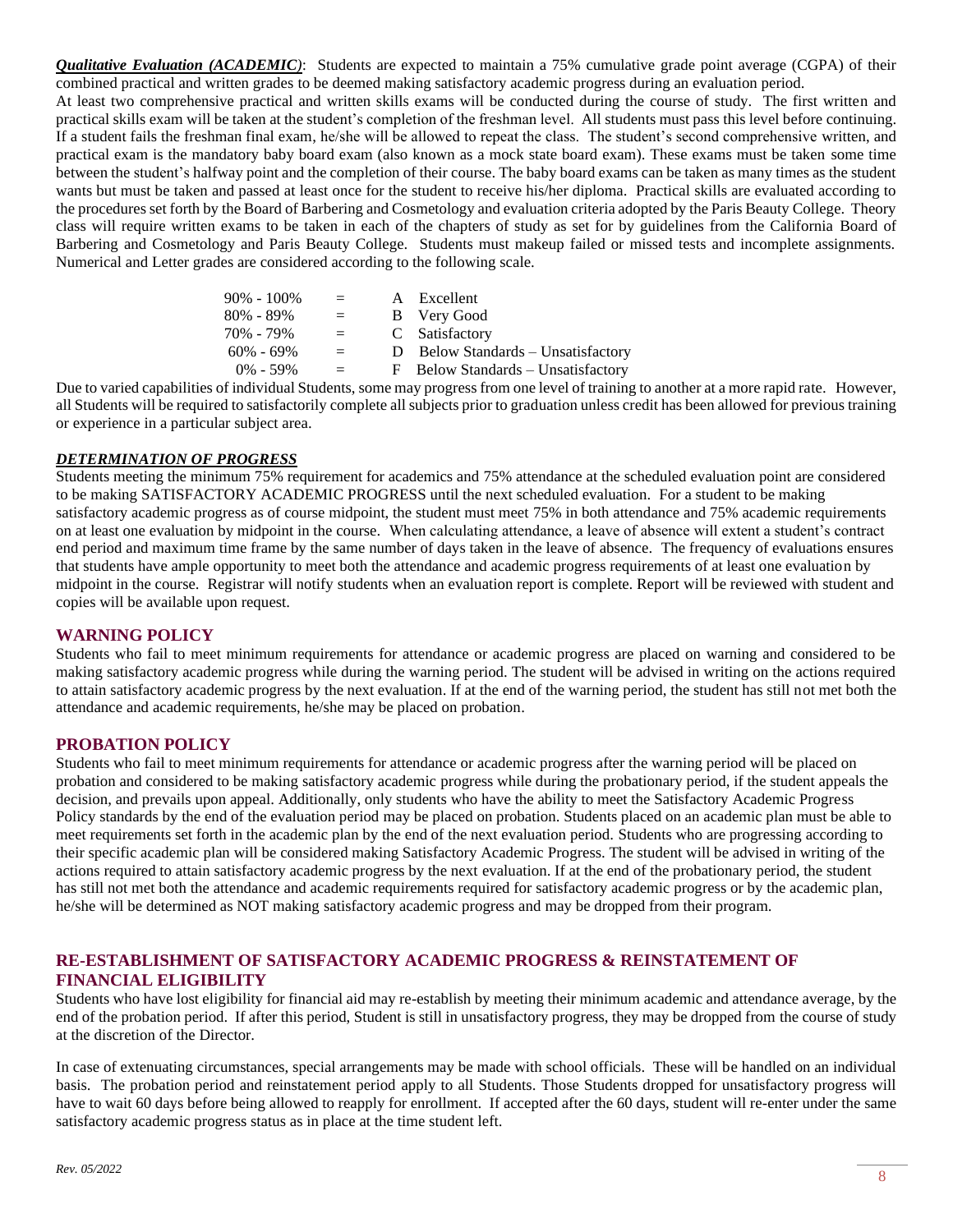#### **ACADEMIC REVIEW PROCEDURES AND APPEAL PROCESS**

If a student is determined to not be making satisfactory academic progress, the student may appeal the determination within ten calendar days. Reasons for which students may appeal a negative progress determination include death of a relative, an injury or illness of the student, or any other allowable special or mitigating circumstance. The student may submit a written or verbal appeal to the school describing why they failed to meet satisfactory academic progress standards, along with supporting documentation of the reasons why the determination should be reversed. This information should include what has changed about the student's situation that will allow them to achieve Satisfactory Academic Progress by the next evaluation point. Appeal documents will be reviewed, and a decision will be made and reported to the student within 30 calendar days. The appeal and decision documents will be retained in the student file. If the student prevails upon appeal, the satisfactory academic progress determination will be reversed and federal financial aid will be reinstated, if applicable.

#### **NON-CREDIT REMEDIAL COURSES**

Non-credit remedial, course incompletes, and repetition courses do not apply to this institution. Therefore, these items have no effect upon the school's satisfactory progress standards.

#### **MAKE-UP TIME POLICY**

Students are expected to make up missed days and exams. Students may utilize the various school schedules and classes to complete make up time and exams. All attendance make-up time will be done during normal school hours but in the Student's non-scheduled class time.

#### **SUSPENSION AND TERMINATION POLICY**

Suspension or termination from Paris Beauty College may happen if the Student participates in any of the following:

- a. Possession of illegal drugs or alcohol on school premises, grounds, or parking lot.
	- b. Theft from Students, or of School property, or supplies.
	- c. Willful destruction of School property.
	- d. Insubordination
	- e. Loud, boisterous behavior or foul language.
	- f. Direct violation of instructors' directions, i.e., refusing a client, reassigning client to another Student or tampering with appointment books.
	- g. Clocking in or out for another student. Being clocked in when not in building. Taking timecard out of building. Cheating on timecard.

#### **DIPLOMAS AND CERTIFICATES OF COMPLETION**

Upon satisfactory completion of the required course hours and course requirements, a diploma will be given to the student. Also, a certificate of completion will be issued. This certificate known as the Proof of Training (POT) will then become part of the application for examination for your State of California License. The institution may withhold official academic transcripts and diplomas if the student has not met all financial obligations.

#### **PLACEMENT ASSISTANCE**

Graduate's names and phone numbers are kept on file for future references upon completion of the course. When salons call to let us know they need a practitioner we immediately post it on our face book page, and we may call available graduate students and they may contact the reference for further information. However, as prescribed by state law, we cannot guarantee placement as an inducement to enrollment. Therefore, the School does not guarantee graduates placement.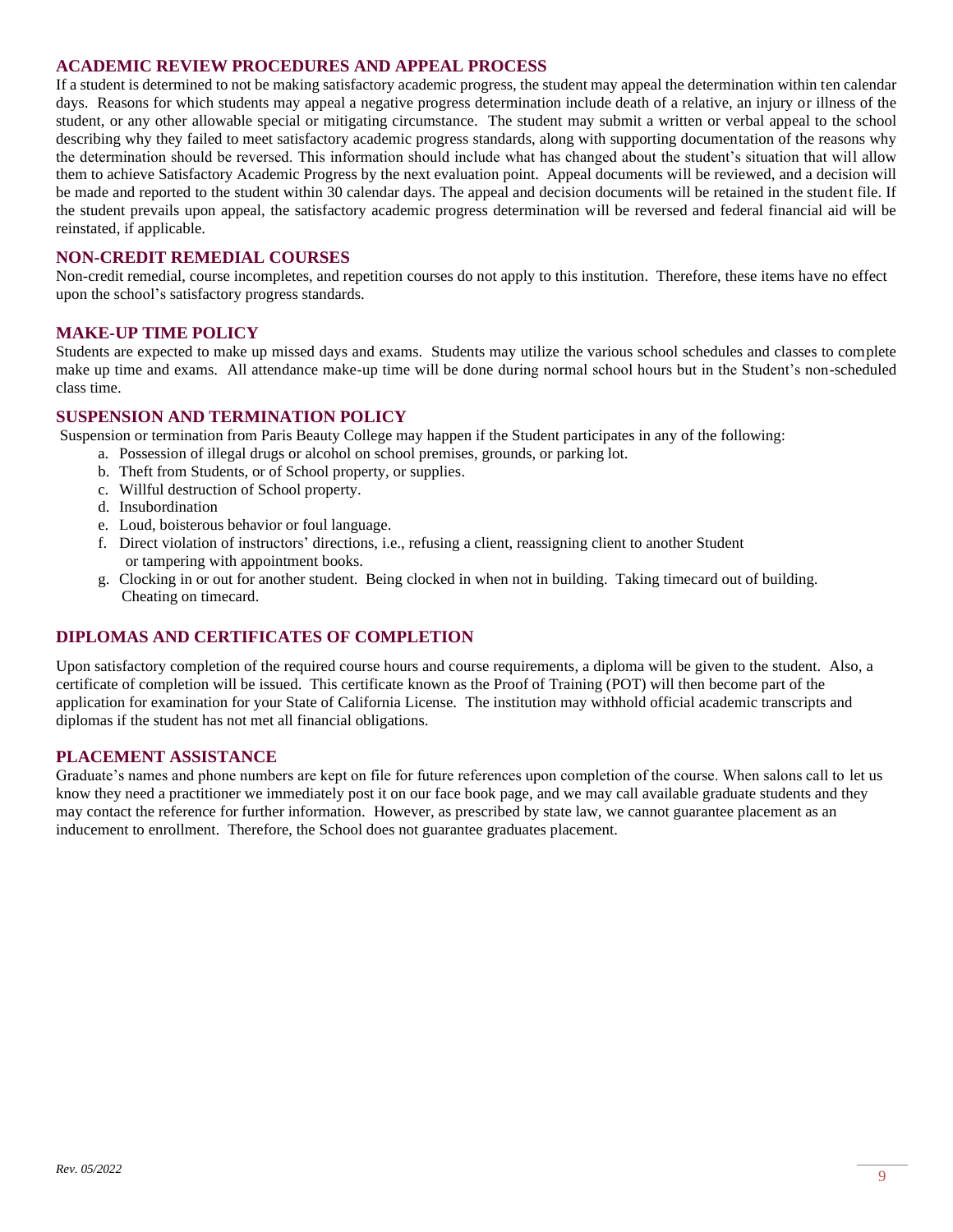### **TUITION**

The total charges for the period of attendance and the estimated schedule of total charges for the entire educational program are the same charges.

|                                | Cosmetology<br>\$9.50/hour<br>1000 | <b>Esthetician</b><br>\$12.50/hour<br>600 hours | <b>Manicuring</b><br>\$9.50/hour<br>400 hours | Massage Therapy *<br>650 hours<br>*currently not<br>offered |
|--------------------------------|------------------------------------|-------------------------------------------------|-----------------------------------------------|-------------------------------------------------------------|
| Tuition                        | \$9,500.00                         | \$7,500.00                                      | \$3,800.00                                    |                                                             |
| Application Fee **             | \$200.00                           | \$200.00                                        | \$200.00                                      | ۰                                                           |
| <b>Equipment Fees</b><br>$*11$ | \$2,431.50                         | \$1,950.00                                      | \$1,625.00                                    |                                                             |
| STRF Fee ** (2)                | \$30                               | \$25.00                                         | \$15.00                                       | ۰                                                           |
| <b>Total Cost</b>              | \$12,161.50                        | \$9,675.00                                      | \$5,640.00                                    |                                                             |

 **\*\*Non Refundable** 

- **(1) Equipment fees include books, kit and uniform**
- **(2) Student Tuition Recovery Fund**

#### **EXTRA INSTRUCTIONAL CHARGES POLICY**

Each course has been scheduled for completion within an allotted time frame. A grace period of approximately 10% has been added to the calculated completion date for each program. It is not realistic to expect to receive an education for free. The school has reserved space, equipment, and licensed instructors for each student and course. If a student does not graduate within the contract period, additional training will be billed at the rate of \$800 per month, or any part thereof, payable in advance, until graduation. Students will not be allowed to clock in until applicable monthly payments are made.

#### **METHOD OF CASH PAYING (PRIVATE)**

Cash, money order, cashier's check, credit card payments are accepted.

**Cosmetology** students must pay a nonrefundable \$200.00 application fee, STRF fee, and the kit fee in full on the day of registration. The remainder of the tuition may be paid in (10) ten equal monthly installments.

**Esthetician** students must pay a nonrefundable \$200.00 application fee, STRF fee, & the kit fee in full on the day of registration. The remainder of the tuition may be paid in (4) four equal monthly installments.

**Manicuring** students must pay a nonrefundable \$200.00 application fee, STRF fee, & the kit fee in full on the day of registration. The remainder of the tuition may be paid in (3) three equal monthly installments.

**Massage Therapy** students must pay a nonrefundable \$200.00 application fee, STRF fee, on the day of registration. The remainder of the tuition may be paid in (8) eight equal monthly installments.

**NOTE: All nonrefundable equipment charges are due at the time of enrollment.**

#### **THE COLLEGE RESERVES THE RIGHT TO CHANGE THE TUITION AND FEES WHEN DEEMED NECESSARY. CHANGE WILL NOT AFFECT CURRENTLY ENROLLED STUDENTS.**

Books, Kits, and Accessories: Except for Regional Occupational Program Students, all books and school kit supplies are included as part of the Student's tuition and supplies fee. All students are required to purchase a kit from Paris Beauty College prior to enrollment.

#### **FINANCIAL ASSISTANCE**

Private and public agencies may be willing to provide tuition assistance for those individuals who meet the particular agency's requirements. For complete information on these programs and eligibility requirements contact the school's financial aid director during regular business hours. Paris Beauty College does not participate in Federal Student Aid Programs or any other loan programs.

If a student obtains a loan to pay for an educational program, the student will have the responsibility to repay the full amount of the loan plus interest, less the amount of any refund.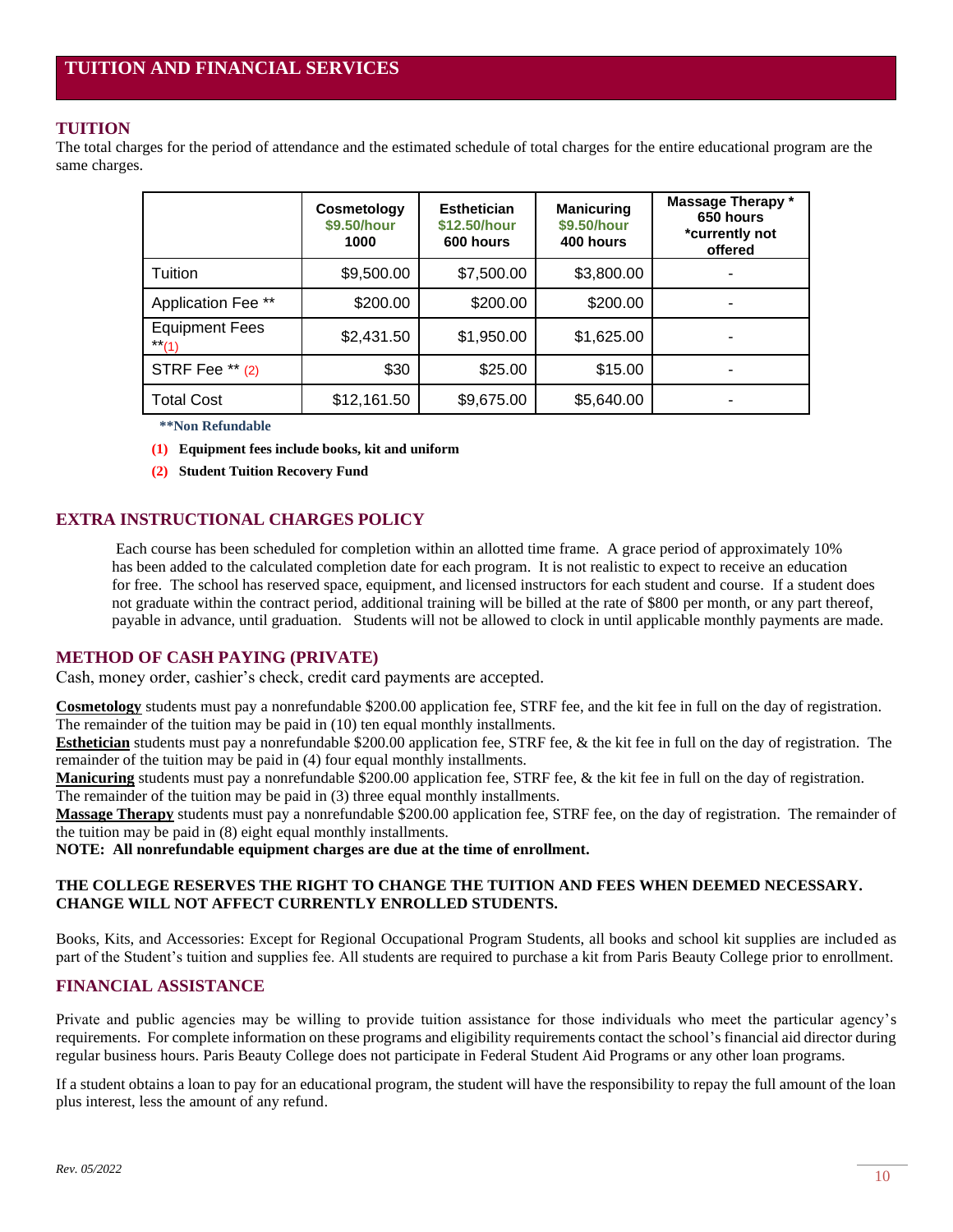#### **Other Financial Resources:**

**Calif. State Rehabilitation Programs –** may provide aid for vocational training, transportation, job search, placement assistance, counseling & guidance & other training services. To fill out an online application and other contact information go to: [www.rehabcahwnet.gov](http://www.rehabcahwnet.gov/) or call 925-602-3953 (Concord), (925) 754-7700 Antioch, or (510) 232-7062 (Richmond).

**Workforce Innovation and Opportunity Act (WIOA)** – Job seekers who are out of work, and who need training to change career paths or improve their job skills, may be eligible for financial assistance. For more information on WIOA and the Employment Development Department's programs and services, visit their website at [www.edd.ca.gov](http://www.edd.ca.gov/) or contact the Workforce Services Division at (916) 654-7799.

#### **Industry Scholarship applications can be downloaded at: www.beautyschool.org**

#### **INSTITUTIONAL REFUND/ WITHDRAW POLICY**

**Set forth according to the State of California Private Postsecondary Education Act of 2009 Article 13 section 94919:**

- Step 1. Identify all amounts paid for instruction less cost of equipment.
- Step 2. Subtract nonrefundable deposit or Application Fee of \$200.00.
- Step 3. Apply Pro Rata refund for withdraws up to 60% of the scheduled payment period. For withdraws after the 60% scheduled payment period of enrollment, student owes 100% of course tuition.
- Step 4. Adjust for equipment, if applicable
- a) If the Institution rejects a Student for training, Student will receive 100% refund of all monies.
- b) Students may cancel their Enrollment Agreement and request a refund in writing at any time. If notice of cancellation is made through attendance at the first class session, or by the seventh day after signing the enrollment agreement, (whichever is later) the Student will be entitled to 100% refund, less a \$200.00 application fee. Refunds owed to students will be made within 30 days. In the event the Student wishes to withdraw or is terminated after the above-mentioned time frame, Student is not entitled to a refund on STRF, books, supplies, materials, and application fees. If a school is permanently closed and is no longer offering instruction after the Student has enrolled, the Student shall be entitled to a pro-rata refund on tuition as stated above.
- c) Any sums paid to the Institution (**Paris Beauty College**) herein shall be subject to the following refund policy:
- d) If Student is of minor age, notice of termination must be made to Guarantor.
- e) The institution's Pro rata refund of moneys paid for institutional charges, will be made for students who have completed 60 percent or less of the students scheduled attendance. For withdrawals after the 60% point of the students scheduled attendance, school may retain 100% of money owed. Refunds are calculated according to the last documented date of attendance and issued within 45 days of the withdrawal notification date or the date **Paris Beauty College** determines the student is no longer enrolled, whichever is earlier.
- f) If the student has received a loan guaranteed by the federal government and the student defaults on the loan, both of the following may occur: *(Paris Beauty College does not participate in the Federal Student Loan program.)*
	- 1) The federal or state government or a loan guarantee agency may take action against the student, including applying any income tax refund to which the person is entitled to reduce the balance owed on the loan.
	- 2) The student may not be eligible for any other federal student financial aid at another institution or other government assistance until the loan is repaid.
- g) Enrollment time is defined as the time elapsed between the start date and the student's last day of physical attendance in the School. The cancellation notices must be in writing and may be submitted by mail, hand delivered, or via fax with the effective date to be the day the school receives the notice. If submitted by U.S. mail, the cancellation is effective on the date postmarked. In cases of leave of absences, regardless of duration, the termination date is the last date of physical attendance. If a student fails to return from a scheduled leave of absence, (a leave of absence may never exceed 180 in any 12-month period) then the student will be dropped, and any refunds owed will be made within 45 days from the date student should have returned. If Student fails to notify the School of withdrawal, the School must terminate the student after 14 days of consecutive absences and refund the Student within 45 days of termination. Within 30 days of the day on which the refund is made, the institution shall notify the student in writing of the date on which the refund was made, the amount of the refund, the method of calculating the refund, and the name and address of the entity to which the refund was sent.
- h) Students who withdraw or terminate prior to course completion are subject to the guidelines of the school's refund policy. The refund policy applies to tuition and fees charged in the enrollment agreement. Other miscellaneous charges the student may have incurred at institution (EG: extra kit materials, extra books, products, unreturned school property, etc.) will be calculated separately at the time of withdrawal. All fees are identified in the catalog and in the enrollment agreement.
- i) Student must pay all moneys owed for tuition, kit, supplies, and books and any outstanding misc. charges owed to institution prior to receiving school transcripts. A Proof of Training Document/Transcript forms will be issued, and all required paperwork completed within 30 days. The Proof of Training/Transcript form is a document showing the number of clock hours completed. The Transcript form will show the number of theory hours and practical operations completed.
- j) If a course is canceled after a Student's enrollment, the School shall provide a refund of all moneys paid. The following Refund Chart is for example only. **Actual calculation is based on exact percentage of hours completed**. The following Refund is based on the student having paid the entire cost of the course on the first day of class.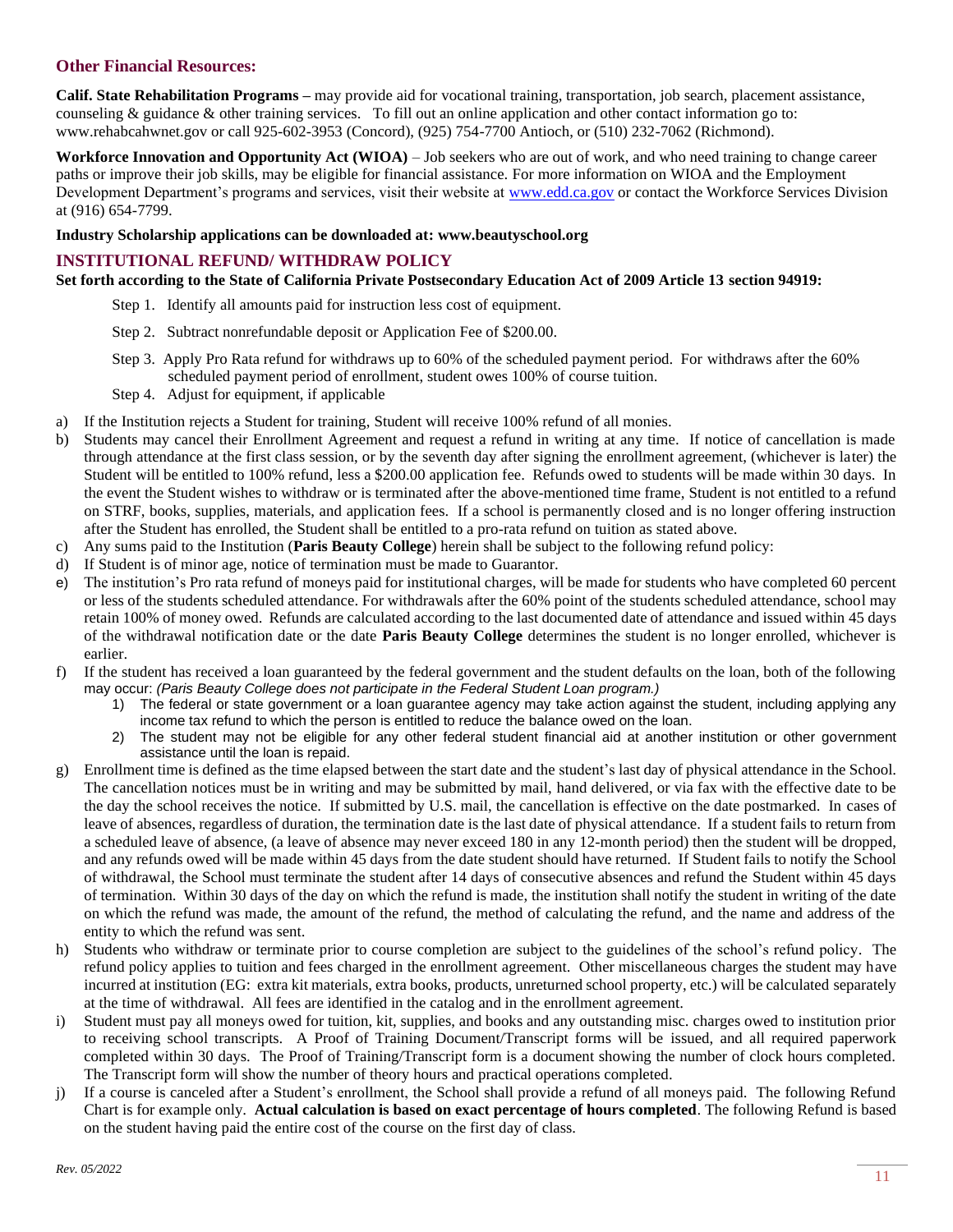*Refund due per Course according to percentage of Course completed*:

|                        | 10%        | 25%        | 50%        | <b>Over 60%</b> |
|------------------------|------------|------------|------------|-----------------|
| Cosmetology            | \$8,550.00 | \$7,125.00 | \$4,750.00 | \$0             |
| <b>Esthetician</b>     | \$6,750.00 | \$5,625.00 | \$3,750.00 | \$0             |
| <b>Manicuring</b>      | \$3,420.00 | \$2,850.00 | \$1,900.00 | \$0             |
| <b>Massage Therapy</b> | \$5,850.00 | \$4,875.00 | \$3,250.00 | \$0             |

### **ACADEMIC POLICIES**

#### **STUDENT CODE OF CONDUCT POLICY**

**Paris Beauty College** expects mature and responsible behavior from Students and strives to create and maintain an environment of social, moral, and intellectual excellence giving the proper respect and courtesy to his/her classmates, clients, and staff of the School. Students are required to follow defined rules of conduct and to meet certain employability standards. You are paying to learn a trade and so are the other students, therefore, we take your investment seriously and so should you.

Disruptions of class will not be tolerated at any time. *Paris Beauty College* reserves the right to terminate any student who abuses either staff or fellow classmates or interferes with normal classroom activity or clinic operations or whose work or conduct is deemed unsatisfactory.

A Student who is dismissed for misconduct will be furnished a written statement, which outlines the reason for such action.

A Student dismissed for misconduct may be permitted to re-enroll and resume training provided at the discretion of the School.

#### **DRUG ABUSE POLICY**

The School fully supports Drug-Free Schools and Communities Act of the United States Congress. In cooperation with other agencies and organizations, we provide a program of education on the dangers of substance use and abuse. The program uses pamphlets, books, and posters describing the effects that drugs have on physical and mental health. Advising and counseling is provided when deemed necessary as well as to those who request assistance. We make available to our Students informative materials on State, Federal, and local legal sanctions against drug use. Additionally, we provide information on counseling, treatment, and rehabilitation programs in the area.

#### **ATTENDANCE POLICY**

Students are expected to attend 20 to 40 hours per week, 4 to 8 hours per day, Tuesday through Saturday. Students are expected to be regular in attendance and maintain a minimum 75% cumulative attendance average grade. Absence from classes can seriously affect the Student's progress. The instructor may excuse an absence and the student can receive full credit upon completion of the prescribed work. Excessive absenteeism will be reviewed by the administration and can result in the dismissal or suspension of the Student until such time as that Student can continue in School without such absences. Student's individual schedules will be discussed during initial interviews and registration periods. The following are possible schedules & are examples only:

> Part Time / 20-24 hrs. Per Week Full Time / 40 hr. Per Week 8:30-12:30 Tues.- Fri. & Saturday 8:30-5:00 8:30 – 5:00 Tues. – Sat. 5:30-9:30 Tues. - Thurs. & Saturday 8:30- 5:00 1:00- 9:30 Tues. – Thurs. & 8:30 -5:00 Fri. and Sat.

All lesson assignments, which were missed during any period of absence, must be made up. Make-up work will not be permitted during regular class hours. A record of make-up work is maintained for each Student who is required to perform this type of work. Students are not allowed into theory class late if class has already begun. However, students can be clocked in and studying from their course textbook on the main floor and receive theory credit. Unexcused absences including absences due to tardiness may result in suspension or dismissal from school. See the Satisfactory Progress Policy statement of 75% attendance requirement. Student is required to make up any and all prescribed work or exams.

#### **LEAVE OF ABSENCE POLICY, INTERRUPTIONS, COURSE INCOMPLETES, WITHDRAWALS**

**A leave of absence** is granted for legitimate emergencies and the school will assess that there is reasonable expectation that the student will return. Request must be in advance, in writing, including the reason for the request. If unforeseen circumstances prevent the student from applying in advance, the school may grant a LOA by documenting the reason for their decision and collect a written request at a later date. A leave of absences cannot exceed more than 90 days in a 12-month period. If enrollment is temporarily interrupted for a Leave of Absence, the student will return to school in the same progress status as prior to the leave of absence. Hours elapsed during a leave of absence will extend the student's contract period and maximum time frame by the same number of days taken in the leave of absence and will not be included in the student's cumulative attendance percentage calculation. Students who withdraw prior to completion of the course and wish to re-enroll will return in the same satisfactory academic progress status as at the time of withdrawal. Any Student who finds it necessary to withdraw must notify the Admissions Office promptly, in writing, of his/her intention to discontinue classes, stating his/her reasons in full. An instructor cannot dismiss students. Such dismissals are to be sanctioned only by the school administrator or director or by state or federal counselors. Students must abide by all college rules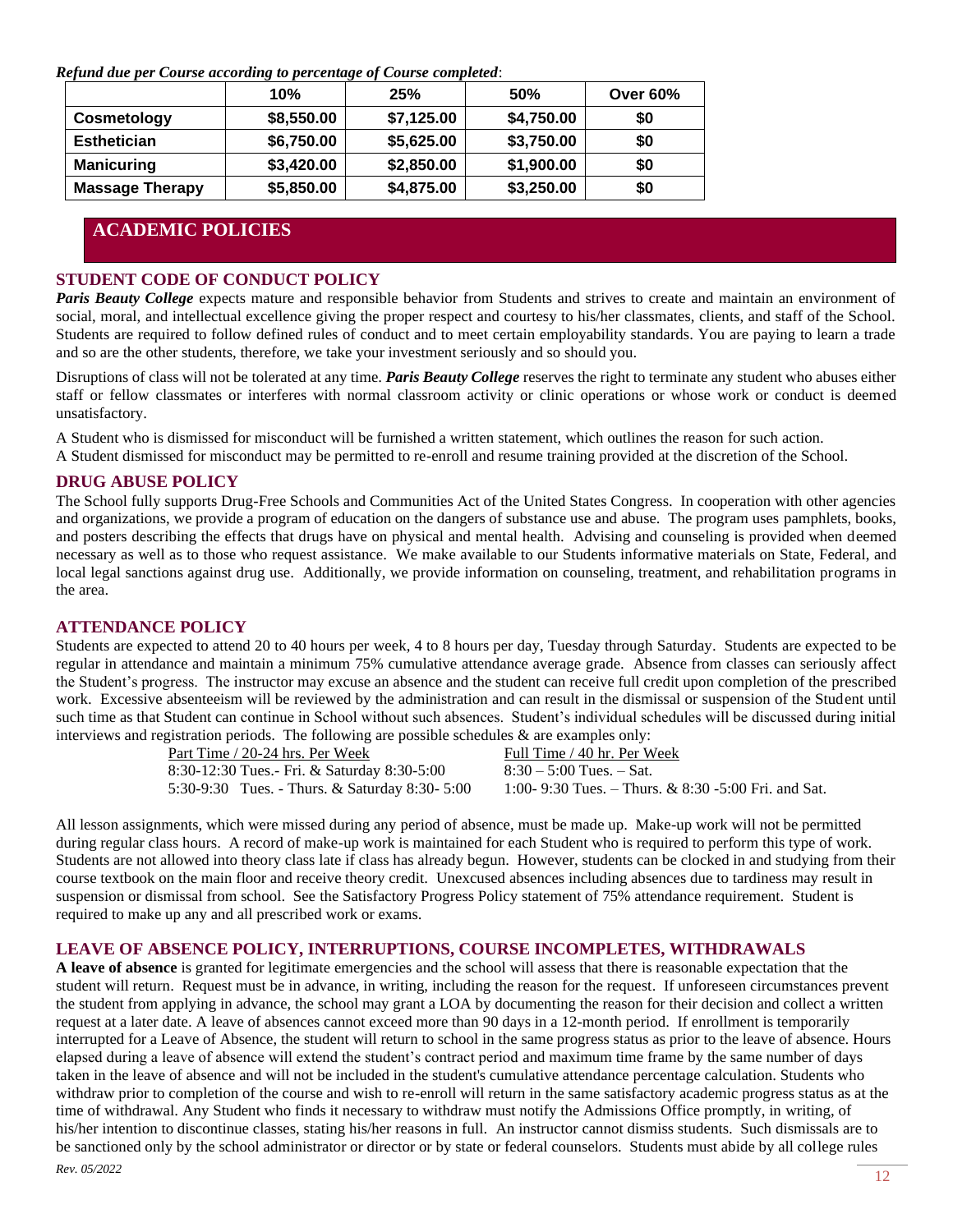and regulations concerning unexcused absences, habitual tardiness, and use of abusive language, failure to make up work, failure to make tuition payments. The institution may not assess the student any additional institutional charges as a result of the LOA. A student granted a LOA that meets these criteria is not considered to have withdrawn, and no refund calculation is required at that time. At an institution that is not required to take attendance, if a student does not return to the institution at the expiration of an approved LOA (or a student takes an unapproved LOA), the student's withdrawal date is the date the student began the LOA. At an institution required to take attendance, the withdrawal date for the purpose of calculating a refund is always student's last day of attendance.

#### **STUDENT SERVICES**

A private office is available for Student counseling and placement, for the benefit of Students. Any Student has the right to gain access to their files with a 24-hour notice to the office administrator. Paris Beauty College observes the "FERPA Act" and will not release any information pertaining to any Student without the Student's written consent. However, if a student is a minor, then the parents or legal guardian may have access without consent of the student. Government and/or accrediting agencies do not need expressed permission from any student to view student records. One set of the student's transcripts will be provided free. Thereafter, there will be a \$35.00 charge for each additional set.

#### **COPY OF CATALOG FURNISHED TO STUDENT**

Prior to enrollment or request, a copy of this publication will be furnished to the Student, parent, counselor, high school or any other institution or government department.

#### **SCHOOL RULES AND REGULATIONS**

- a. ATTENDANCE: Students are obligated to adhere to their signed contracts and weekly attendance schedules. Saturday attendance is mandatory. Students who do not show up and do not call in, any day, are subject to suspension immediately. Students are required to be in class promptly at the start of their required in person or distance learning class time. If a student is more than 7 minutes late, they will be charged a tardy fee of \$10.00 per tardy. Any student missing more than 5 theory classes per month either from unexcused absences or tardiness may be subject to suspension or dismissal from school. Student may not be interrupted during Theory Class to serve a patron. No student may contract for more than eight (8) hours per day. No make-up time over 8 hours will be permitted without permission from the office.
- b. FINGER SCAN: To receive credit for hours earned, the student must check in and out of school by using the finger scan. "Write in's" may not be accepted. Forgetting to scan in or out may result in a \$10 charge to students account for each time missed.
- c. Students must always get permission from their instructor to leave the building during school hours. Students must clock out for any breaks more than 10 minutes. Students who leave the building, & do not clock out, are subject to suspension and or dismissal from school.
- d. UNIFORMS: A name tag will be issued by Paris and is mandatory to be worn at all times. Students must be in uniform when in school, which includes clean black Paris logo shirt and/or apron. Solid black pants are to be worn with the shirt and/or apron. Flat, rubber soled, closed toed shoes that completely cover the foot must be worn for safety. Any color is fine. No slippers or Ugg's allowed. Long sleeve or short sleeve solid black colored t-shirts may be worn under the apron. No sweatpants, tank tops or spaghetti strap tops are allowed. No Hats or Hoodies allowed. Sweatshirts or jackets must be plain black. The School officials have full discretion to determine if the Student is properly attired. Should the Student fail to dress in accordance with the required uniform, he/she will be requested to clock out and change.
- e. Rigid adherence to all State Board, Federal, ROP and Paris Beauty College school Rules and Regulations and to rules governing sanitation and sterilization pertaining to State Rules & Regulations. Personal hygiene and appropriate uniforms shall be required at all times.
- f. No visiting will be permitted on the College premises by Students not clocked in, or friends or family members who are not clients.
- g. FAMILY & FRIENDS DISCOUNTS: VIP Memberships can be issued to family or friends of the students choosing once the student has completed their freshman level of instruction. VIP Members received 50% off regular priced individual services and 30 % off regular price retail items. Only Tues., Wed., & Thurs., may the VIP discount be applied. See VIP selection guide. Immediate family only discounts of 20% off regular priced services can be applied any day once the student starts school and during student's enrollment. Discount must be taken at time of check in and is not retroactive.
- h. Only emergency calls will be accepted at the main desk. (Please acquaint friends and family with these rules.)
- i. ELECTRICAL DEVICES: Students may bring in electrical devices for use in class instruction. No cell phone or other electrical or musical equipment may be used in any classroom or clinic area unless it is for class purposes only. Ear buds are not allowed for any reason. You must go outside of the building for personal use of cell phones or electrical devices. Phones must be on vibrate or off while in the building. All books, & media observed in School must pertain to the beauty culture or to the student's academic or attendance reporting.
- j. BREAKS & LUNCHES: Students are required to get permission from desk manager and check appointment schedule before going to lunch or for coffee breaks. Lunch breaks are 30 minutes only and must be scheduled prior to going. You must scan in and out for all breaks more than 10 minutes long including lunch breaks.
- k. CLIENT SERVICES: Students are required to take customers for practicing skills. Students may not decline to serve a client. If you have concerns regarding servicing a patron you must communicate, privately, with the instructor. NEVER at the reception desk. Students may not argue about an appointment, nor discuss personal matters before the patrons. Actions deemed inappropriate, rude, & disrespectful in any manner, in front of patrons, may get you expelled.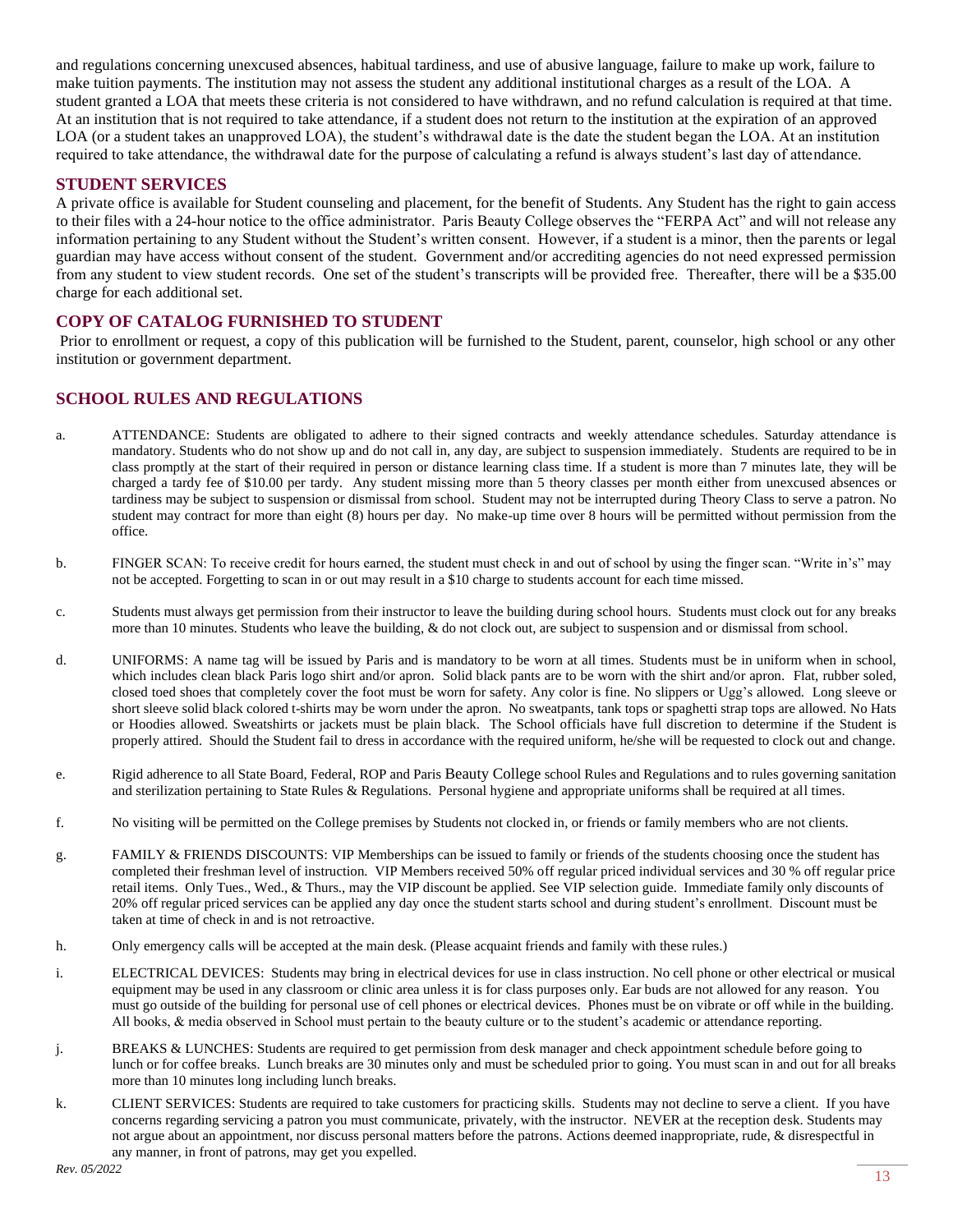- l. STUDENT CONDUCT: All staff, fellow students and patrons must be treated with courtesy and consideration. Profane language will not be permitted at any time. Disrespect towards any staff member, client, or student can get you expelled.
- m. Students must follow directions of all instructors and staff. Our school has daily procedures and rules that are given orally and are not necessarily written down. All oral directions are in compliance with school, state and federal rules, regulations, and procedures. Three written warnings for not adhering to any school rule/regulation could result in suspension and possible expulsion.
- n. STUDENT KITS: Students must bring all kit supplies to school each day or you will be sent home. Work kits must be kept sanitary and complete. Kit will be ready at all times for state board inspection. Students shall not borrow equipment without special permission from instructor.
- o. Students are required to return all equipment to its proper place before taking the next patron. Any school equipment damaged by a student because of unsafe, unsanitary, or irresponsible usage or because of not following manufacturer's directions is liable for the cost to replace the equipment.
- p. Stations shall be kept clean at all times. Students will be personally responsible for their immediate work area. Each station must be left clean and all equipment put away before leaving school. All students must participate in a daily clean up duty. Duties vary each day and will be assigned by a staff member. Credits for these assignments are taken under additional training.
- q. Hair must be placed in waste receptacles and never left on the floor. Floors must be kept free from debris and trash. Shampoo bowls must be wiped cleaned after each use. All hair and debris must be removed.
- r. No food, drinks, smoking, or chewing gum will be permitted at any time in the working areas or theory rooms. No smoking in front of the building. State Law states you smoke 50 ft. from any business. Water is OK in classrooms but never in client service areas.
- s. STUDENT SERVICES: Students have the right of discussing with the School Management personal problems pertaining to attendance in school or any other matter that might affect the student's success or failure of course work. Please follow the chain of command by taking your problem first to your instructor, then the school manager, and if necessary, the school owner. Appointments recommended with any office personnel meetings.
- t. STUDENT DISCOUNTS: Students are entitled to a 30% discount of all regular priced retail items at any time. Students may earn personal service tickets by passing a theory exam with a score of 80% or higher. Tickets give students a 50% discount off the regular full priced service. Free of charge services, with ticket, include: shampoo, haircut, hair styles, hair extensions, (students buys all supplies), plain manicure, & plain pedicure. All other services require student portion to be paid for at time of check in. Tickets are issued by the office staff only & are only issued the month after the test was taken. Students may receive personal beauty services on Tuesdays & Wednesdays only. Personal service ticket must be presented to receptionist at time of check in. Students on academic probation are not allowed personal services.
- u. STUDENT EXTERNSHIP: When student reaches 60% course completion you may apply to participate in the student extern program. This program allows a student to go to one of our partner salons and participate as a student extern for a maximum of 8 hours per week. These hours will be applied towards your course. See Student Externship Participation Guidelines.
- v. STATEBOARD PREP: Once student reaches 60% completion of course; student will take a state board prep class and a baby (mini) board exam. Students may take this as many times as they want but it is mandatory for a student to take and pass with a 75% or higher score on all exams, including the baby board written and practical exam, before receiving a school diploma or certificate of completion and be allowed to apply for the state board exam.
- w. The school manager and owner shall have the right to suspend or expel students for any of the following causes at any time:
	- 1) Use of intoxicating liquors or drugs during school hours.
	- 2) Gossiping or causing discord.
	- 3) Cheating, dishonesty, theft, or falsification of records.
	- 4) Immoral or unprofessional conduct.
	- 5) Failure to maintain the minimum number of course hours required pursuant to the Student Attendance Contract.
	- 6) Refusing to comply with school rules and regulations.

#### **CURRICULUM (All courses are taught in English)**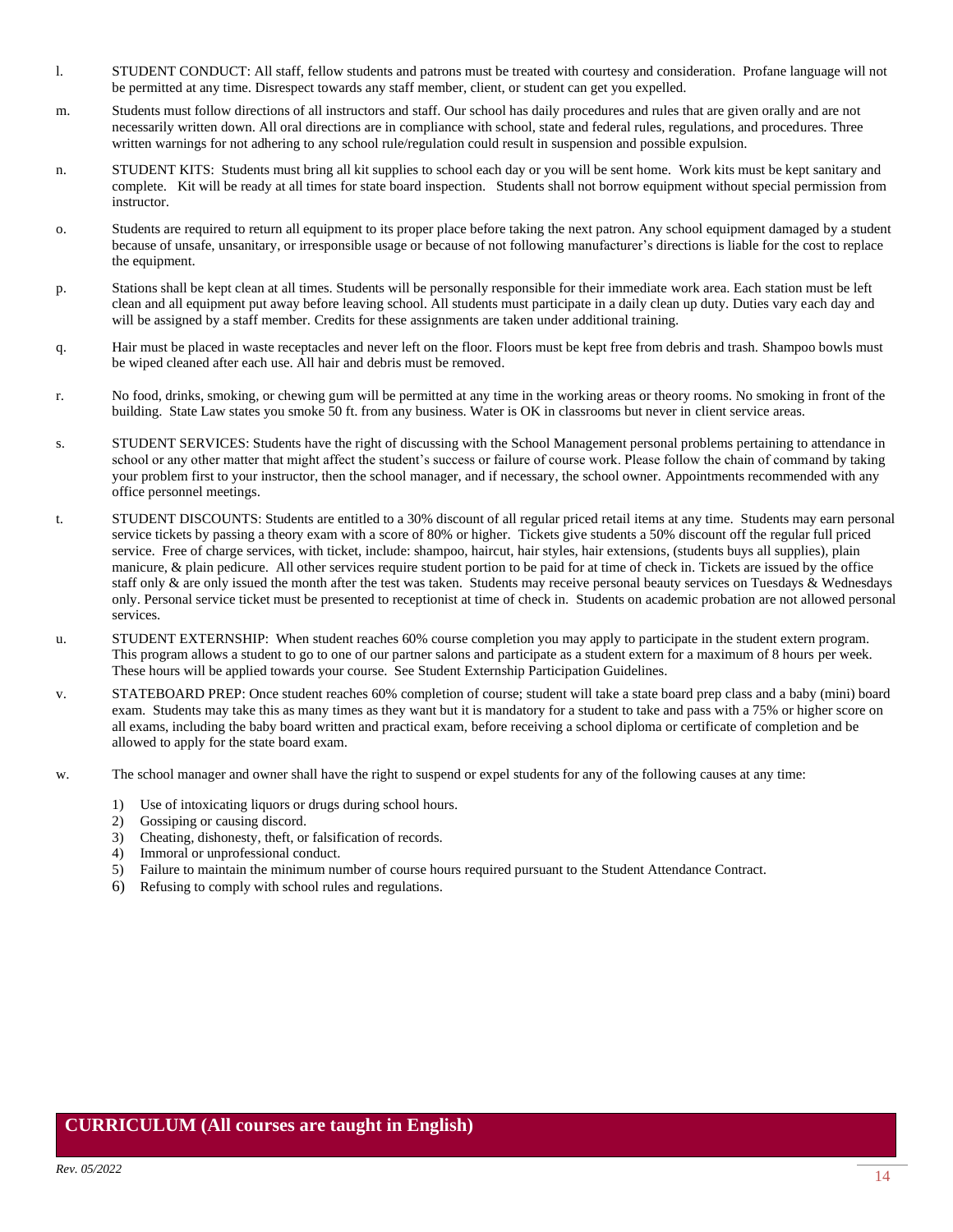#### **COSMETOLOGY – 1000 HOURS – CIP #12.0401 – SOC 39-5012**

The educational objective of this course is to train Students in all phases of Cosmetology per the curriculum below. Prepare the Student for the State Board Exam and for employment in the field of Cosmetology. To teach good work, study, health, and safety habits. To promote goal setting, positive approach to career planning, self-motivation, and ethics. To encourage Students to continue their education, after graduation, in advanced and related courses, including business courses. To disseminate all information regarding the starting and operating of their own business.

#### **Training Levels and Goals:**

**Beginning or Freshman Level –** A minimum of 160 hours is devoted to the basics and fundamentals of cosmetology and hairstyling. Classes for theory and application are conducted daily. Students then practice the newly learned skills on mannequins and models. During this level, students will be taught all stateboard practical procedures and clinic salon services deemed necessary to progress to the student salon A Student must demonstrate a thorough understanding of the subject matter by passing a final exam consisting of a written test and practical application meeting satisfactory progress to continue to the next level.

**Intermediate Levels –** Students continue to attend daily theory and practical classes to further develop their skills and ability. Students are assigned "patrons" on a learning/need basis, when not engaged in classroom activities. Students will continue to learn more advance techniques in haircutting and coloring. When Students can demonstrate the ability to perform all applications satisfactorily, under close supervision, the student will progress to the senior level.

**Advance or Senior Level –** Students will continue to attend a minimum of 4 hours per week of theory classes in addition to special advanced classes and demonstrations. Advanced Level Students are expected to be able to perform all applications with a minimum of supervision and pass all written and practical tests meeting the minimum satisfactory progress requirements. A baby board exam will be required prior to graduation from the student's course and will consist of a written test and practical application. This exam is designed to simulate the California state board exam.

**Instructional Methods**: Lecture, discussion, demonstration, and practical application.

**Grading;** At least two comprehensive practical and written skills exams will be conducted during the course of study. The first written and practical skills exam will be taken at the student's completion of the freshman level. All students must pass this level before continuing. If a student fails the freshman final exam, he/she will be allowed to repeat the class. The student's second comprehensive written, and practical exam is the mandatory baby board exam (also known as a mock state board exam). These exams must be taken some time between the students halfway point and the completion of their course. Numerical and Letter grades are considered according to the following scale.

| $90\% - 100\% = A$ Excellent |  | $70\%$ - $79\%$ = C Satisfactory |                           |                                    |
|------------------------------|--|----------------------------------|---------------------------|------------------------------------|
| $80\% - 89\% =$ B Very Good  |  | 60% - 69%                        | $\mathbf{r} = \mathbf{r}$ | D Below Standards – Unsatisfactory |
|                              |  | $0\% - 59\%$                     | $\mathbf{r} = \mathbf{r}$ | F Below Standards – Unsatisfactory |

**The curriculum for Students enrolled in the course of Cosmetology meets the minimum required hours, classes and criteria as prescribed by the California State Board of Barbering & Cosmetology Regulations section 950.2. The 1000 hours may be completed in approximately 7 months.**

|                                           | <b>Total Hrs. Technical/Theory</b> | <b>Hours DE</b> | <b>Minimum Hours Student Salon</b> |  |
|-------------------------------------------|------------------------------------|-----------------|------------------------------------|--|
| Cosmetology Act Board Rules & Regulations | 35                                 | 20              |                                    |  |
| <b>Cosmetology Chemistry</b>              | 20                                 | 8               |                                    |  |
| Health & Safety/Hazardous Substance       | 30                                 | 20              |                                    |  |
| Theory of Electricity in Cosmetology      | 5                                  | 5               |                                    |  |
| Bacteriology, Anatomy & Physiology        | 15                                 |                 |                                    |  |
| Hair Analysis, Sanitation, & Safety       | 5                                  |                 |                                    |  |
| Disinfection & Sanitation                 | 20                                 | 4               | 100                                |  |
| Wet Hair Styling                          | 10                                 | 4               | 50                                 |  |
| Thermal Hairstyling/Press & Curl          | 10                                 | 0               | 50/5                               |  |
| Permanent Waving                          | 20                                 | 5               | 40                                 |  |
| <b>Chemical Straightening</b>             | 20                                 | 5               | 20                                 |  |
| Haircutting                               | 60                                 | 16              | 80                                 |  |
| Hair Coloring & Bleaching                 | 50                                 | 8               | 40/15                              |  |
| Facials Manual & Electrical               | 20/20                              | 0               | 20/15                              |  |
| Chemical Skin Peels/Masks, Etc.           | 20                                 | 0               | 15                                 |  |
| Hair Removal Lash & Brow Skills           | 25                                 | 0               | 25                                 |  |
| Make Up                                   | 20                                 | 0               | 20                                 |  |
| Manicures Oil/Water                       | 5                                  | 0               | 15                                 |  |
| Pedicure                                  | 5                                  | 0               | 5                                  |  |
| Acrylics, Gels, Tips, Wraps, Repairs      | 25                                 | 0               | 45                                 |  |
| <b>Total Hours</b>                        | 440 F/T or P/T                     |                 | 560 F/T or P/T                     |  |
| <b>Total Course Hours</b>                 | 1000                               |                 |                                    |  |
| <b>MANICURING</b>                         | <b>400 HOURS</b>                   | CIP #12.0410    | SOC 39-5092                        |  |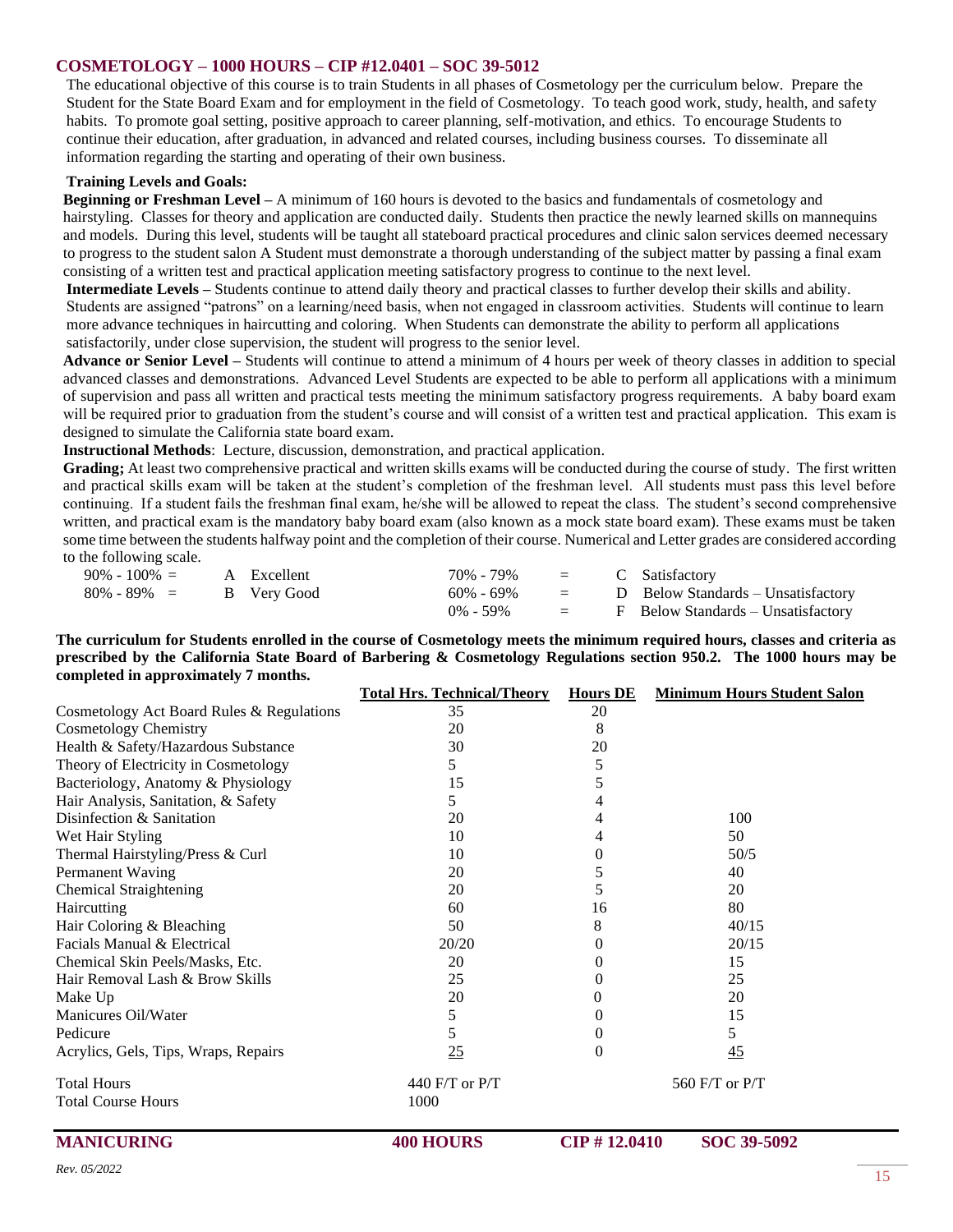The educational objective of this course is to train Students in all phases of manicuring per the curriculum below. Prepare the Students for the State Board exam and for employment in the field of manicuring. To teach good work, study, health, and safety habits. To promote goal setting, positive approach to career planning, self-motivation, and ethics. To encourage Students to continue their education, in advanced related courses, including business courses. To disseminate all information regarding starting and operating their own business.

**Beginning or Freshman Level –** A minimum of 50 hours is devoted to the basics and fundamentals of Manicuring, Pedicuring, and Artificial Nails. Classes for theory and application are conducted daily. Students then practice the newly learned skills on artificial fingers/hand and models. During this level, students will be taught all stateboard practical procedures and clinic salon services deemed necessary to progress to student salon. A Student must demonstrate a thorough understanding of the subject matter by passing a final exam consisting of a written test and practical application meeting satisfactory progress to continue to the next level. **Advance or Senior Level –** Students will continue to attend a minimum of 4 hours per week of theory classes in addition to special advanced classes and demonstrations. Advanced Level Students are expected to be able to perform all applications with a minimum of

**Instructional Methods**: Lecture, discussion, demonstration, and practical application.

supervision and pass all written and practical tests meeting the minimum satisfactory progress requirements.

**Grading**; At least two comprehensive practical and written skills exams will be conducted during the course of study. The first written and practical skills exam will be taken at the student's completion of the freshman level. All students must pass this level before continuing. If a student fails the freshman final exam, he/she will be allowed to repeat the class. The student's second comprehensive written, and practical exam is the mandatory baby board exam (also known as a mock state board exam). These exams must be taken some time between the student's halfway point and the completion of their course. Numerical and Letter grades are considered according to the following scale.

| $90\% - 100\% =$            | A Excellent | $70\%$ - $79\%$ = C Satisfactory |  |                                        |
|-----------------------------|-------------|----------------------------------|--|----------------------------------------|
| $80\% - 89\% = B$ Very Good |             | 60% - 69%                        |  | $=$ D Below Standards – Unsatisfactory |
|                             |             | $0\% - 59\%$                     |  | $=$ F Below Standards – Unsatisfactory |

**The curriculum for Students enrolled in the course of Manicuring is the minimum required hours, classes and criteria as prescribed by the California State Board of Barbering & Cosmetology. The 400 hours may be completed in approximately 10 weeks. The instruction will consist of demonstration, lecture, classroom participation or examination: practical operation means the actual performance by the Student of a complete service on another person or on a model. Such technical instruction and practical operations shall include:**

|                                            | <b>Minimum Hrs. Theory</b> | <b>Minimum Operations</b> |
|--------------------------------------------|----------------------------|---------------------------|
| Cosmetology Act Board Rules & Regulations  | 10                         |                           |
| Cosmetology Chemistry                      | 10                         |                           |
| Health & Safety/Hazardous Substance        | 15                         |                           |
| Bacteriology, Anatomy & Physiology         | 10                         |                           |
| Disinfection & Sanitation                  | 20                         | 10                        |
| Manicures-Water/Oil/Hand & Arm Massage     | 15                         | 40                        |
| Pedicure/foot & Ankle Massage              | 10                         | 20                        |
| Artificial Nails-Acrylic/Tips/Repairs/Gels | 15/10/5/5                  | 80/60/40                  |
| Additional Training *                      | $25 \text{ (Max)}$         |                           |
| <b>Additional Technical Training</b>       |                            | 15                        |

\*This category may include professional ethics, personal hygiene, good grooming, salesmanship, normal cleanup duties, required keeping of Student daily records, modeling, desk & reception. It may also include not more than 4 hours of outside education. All Students shall have completed the specified minimum required hours and operations upon completion of the four hundred (400) hour course. A record of completion shall be issued pursuant to section 919.7.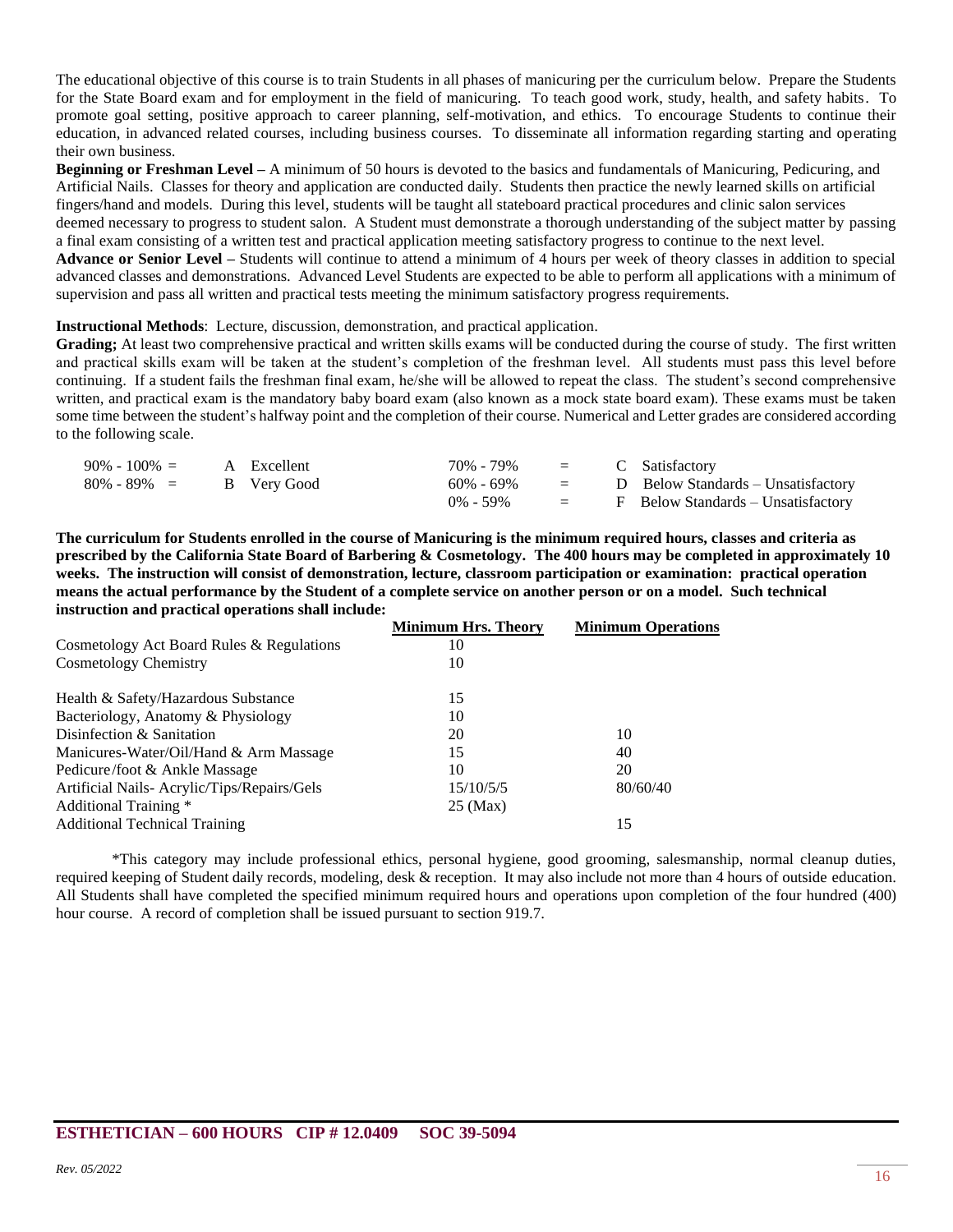The educational objective of this course is to train Students in all phases of skin care  $\&$  make up. To prepare the Students for the State Board exam and for employment in the field of skin care. To teach good work, study, health, and safety habits. To promote goal setting, positive approach to career planning, self-motivation, and ethics. To encourage Students to continue their education, in advanced and related courses, including business courses. To disseminate all information regarding starting and operating their own business. **Beginning or Freshman Level –** A minimum of 100 hours is devoted to the basics and fundamentals of Skin Care and related services. Classes for theory and application are conducted daily. Students then practice the newly learned skills on each other and models. During this level, students will be taught all stateboard practical procedures and clinic salon services deemed necessary to progress to student salon. A Student must demonstrate a thorough understanding of the subject matter by passing a final exam consisting of a written test and practical application meeting satisfactory progress to continue to the next level.

**Advance or Senior Level –** Students will continue to attend a minimum of 4 hours per week of theory classes in addition to special advanced classes and demonstrations. Advanced Level Students are expected to be able to perform all applications with a minimum of supervision and pass all written and practical tests meeting the minimum satisfactory progress requirements.

**Instructional Methods**: Lecture, discussion, demonstration, and practical application.

**Grading;** At least two comprehensive practical and written skills exams will be conducted during the course of study. The first written and practical skills exam will be taken at the student's completion of the freshman level. All students must pass this level before continuing. If a student fails the freshman final exam, he/she will be allowed to repeat the class. The student's second comprehensive written, and practical exam is the mandatory baby board exam (also known as a mock state board exam). These exams must be taken some time between the student's halfway point and the completion of their course. Numerical and Letter grades are considered according to the following scale.

| $90\% - 100\% =$            | A Excellent | $70\%$ - $79\%$ = C Satisfactory |  |                                                  |
|-----------------------------|-------------|----------------------------------|--|--------------------------------------------------|
| $80\% - 89\% =$ B Very Good |             | 60% - 69%                        |  | $=$ D Below Standards – Unsatisfactory           |
|                             |             |                                  |  | $0\%$ - 59% = F Below Standards – Unsatisfactory |

**The curriculum for Students enrolled in the course of Esthetician is the minimum required hours, classes and criteria as prescribed by the California State Board of Barbering & Cosmetology. The 600 hours may be completed in approximately 15 weeks. The instruction will consist of demonstration, lecture, classroom participation and examination: practical operation means the actual performance by the Student of a complete service on another person or on a model. Such technical instruction and practical operations shall include:**

|                                                  | <b>Minimum Hrs. Theory</b> | <b>Minimum Operations</b> |
|--------------------------------------------------|----------------------------|---------------------------|
| Cosmetology Act Board Rules & Regulations        | 10                         |                           |
| Cosmetology Chemistry                            | 10                         |                           |
| Health & Safety/Hazardous Substance              | 20                         |                           |
| Electricity & Safety                             | 10                         |                           |
| Bacteriology, Anatomy & Physiology               | 15                         |                           |
| Disinfection & Sanitation                        | 10                         | 10                        |
| Facials Manual & Electrical                      | 20/30                      | 40/60                     |
| Preparation: Salon & Spa Skills                  | 15                         |                           |
| Chemical Skin Peels/Masks/Scrubs                 | 20                         | 40                        |
| Eyebrow Arching & Tweezing                       | 5                          | 10                        |
| Depilatories                                     | 20                         | 40                        |
| Make Up                                          | 20                         | 40                        |
| Corrective Make Up/False Eyelashes/Skin Analysis | 20                         | 40                        |
| Additional Training *                            | 30 (Max)                   |                           |
| <b>Additional Technical Training</b>             |                            | 80                        |
|                                                  |                            |                           |

\*This category may include professional ethics, personal hygiene, good grooming, salesmanship, normal cleanup duties, required keeping of Student daily records, modeling, desk & reception. It may also include not more than 6 hours of outside education. All Students shall have completed the specified minimum required hours and operations upon completion of the six hundred (600) hour course. A record of completion shall be issued pursuant to section 919.7.

#### **MASSAGE THERAPY (CMT) – 650 HOURS CIP # 51.3501 SOC 31-9011**

**Rev.** 05/2022 The educational objective of this course is to train the Student to be a **Massage Therapy**. This course will train the student in four main massage modalities which include Swedish massage, Deep Tissue & Sports Massage, Asian Systems/Acupressure & Shiatsu Massage,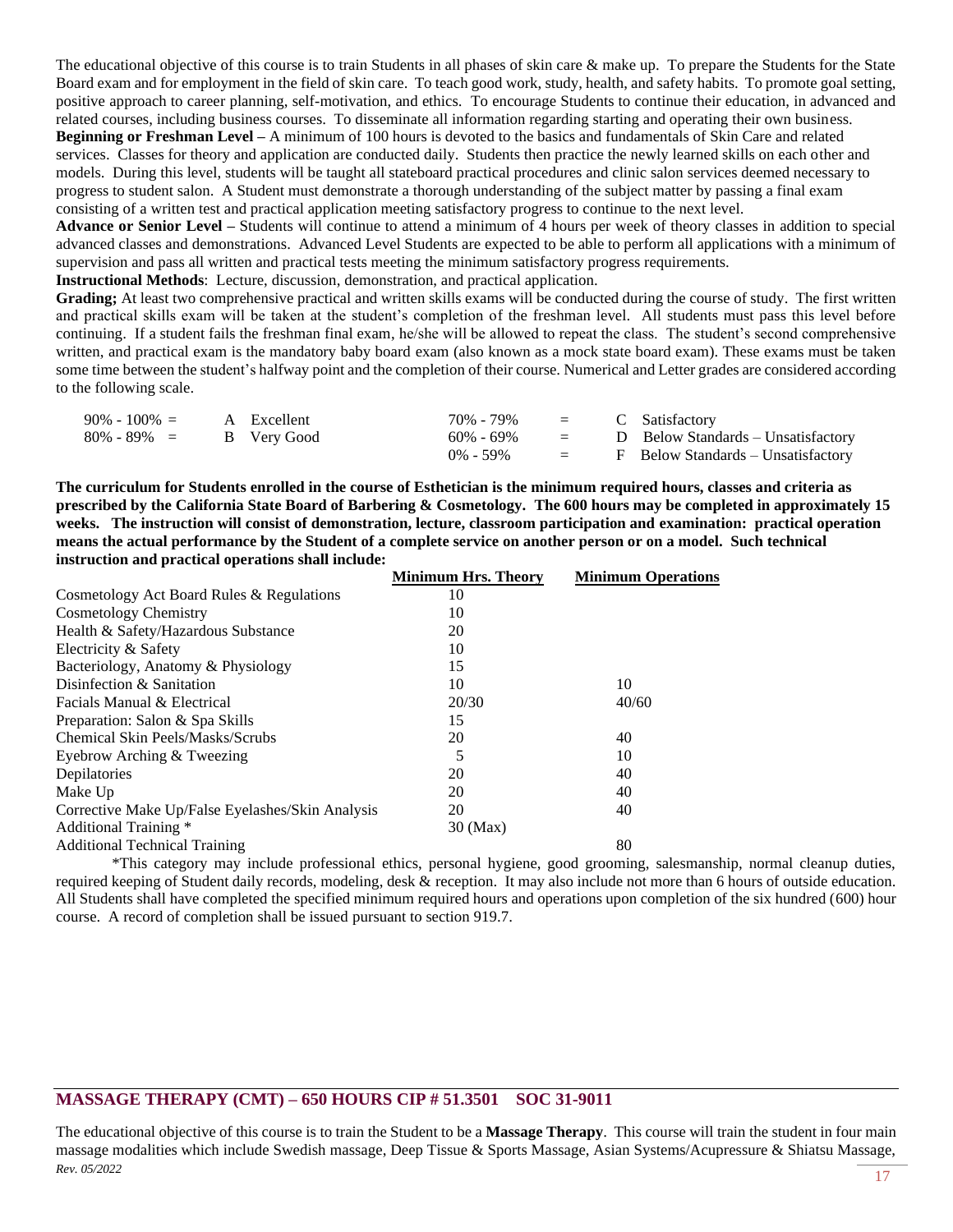and Holistic Massage. This course will prepare the Student to receive their State of California Certification from the California Massage Therapy Council and for employment in the field of massage. Students will also learn how to own and operate their own massage business.

**Beginning or Freshman Level –** A minimum of 100 hours is devoted to the basics and fundamentals of Massage Therapy and related services. Classes for theory and application are conducted daily. Students then practice the newly learned skills on each other and models. During this level, students will be taught all practical procedures and clinic salon services deemed necessary to progress to clinic work. A Student must demonstrate a thorough understanding of the subject matter by passing a final exam consisting of a written test and practical application meeting satisfactory progress to continue to the next level.

**Advance or Senior Level –** Students will continue to attend a minimum of 4 hours per week of theory classes in addition to special advanced classes and demonstrations. Advanced Level Students are expected to be able to perform all applications with a minimum of supervision and pass all written and practical tests meeting the minimum satisfactory progress requirements.

#### **Instructional Methods**: Lecture, discussion, demonstration, and practical application.

**Grading;** At least two comprehensive practical and written skills exams will be conducted during the course of study. The first written and practical skills exam will be taken at the student's completion of the freshman level. All students must pass this level before continuing. If a student fails the freshman final exam, he/she will be allowed to repeat the class. The student's second comprehensive written, and practical exam is the mandatory baby board exam (also known as a mock state board exam). These exams must be taken some time between the student's halfway point and the completion of their course. Numerical and Letter grades are considered according to the following scale.

| $90\% - 100\% = A$ Excellent |  | $70\%$ - $79\%$ = C Satisfactory |  |                                        |
|------------------------------|--|----------------------------------|--|----------------------------------------|
| $80\% - 89\% =$ B Very Good  |  | $60\% - 69\%$                    |  | $=$ D Below Standards – Unsatisfactory |
|                              |  | $0\% - 59\%$                     |  | $=$ F Below Standards – Unsatisfactory |

**The curriculum for Students enrolled in the Massage Therapy course exceeds the California Massage Therapy Council's minimum required hours of 500 clock hours. Paris Beauty College's curriculum and course requirements require 650 clock hours and includes classes in Anatomy, Physiology, Contraindications, Health & Hygiene, Business & Ethics, and much more. California Law (California Business and Professions Code Section 4600 et seq) establishes statewide standards for voluntary massage therapist certification. The California Massage Therapy Council was created to provide voluntary statewide certification to eligible massage professionals using the California Business and Professions Code Section 4600 et seq as minimum standards. Paris Beauty College follows these minimum standards.**

**The 650 hours may be completed in approximately 33 weeks. The instruction will consist of demonstration, lecture, classroom participation and examination: practical operation means the actual performance by the Student of a complete service on another person or on a model. Such technical instruction and practical operations shall include at a minimum:**

#### **SWEDISH MASSAGE- 250 HOURS TOTAL** *Minimum Theory Hours include:*

| 40 hours Sciences of Anatomy & Physiology | 100 hours Massage Theory, Techniques, & Application |
|-------------------------------------------|-----------------------------------------------------|
| a. Cells, Tissues, Organs, Systems,       | a. Basic principles of massage                      |
| b. Skeletal system                        | b. Procedures for complete body massage             |
| c. Muscular system                        | c. Chair massage                                    |
| d. Circulatory system                     | d. Pregnancy massage                                |
| e. Respiratory system                     | e. Body mechanics and stress management             |
| f. Digestive/Excretory System             |                                                     |
| g. Nervous system                         | 40 hours Professionalism and Business               |
| h. Endocrine system                       | a. Ethics                                           |
| i. Pathology                              | b. Consultation, charting, and client preparation   |
| 20 hours History of Massage Techniques    | c. Insurance/regulations, city, state, national     |
|                                           |                                                     |

- a. Physiological effects of massage d. Job Opportunities in the massage industry
- b. Emotional and mental effects of massage e. Promoting yourself/resume/business cards
- c. Contraindications f. Creating your own massage business
- d. Environment, sanitation, health & hygiene
- 50 hours clinic training

## **DEEP TISSUE/SPORTS MASSAGE - 150 HOURS TOTAL Minimum Clinic Hours 40**

**Minimum Theory Hours Below**<br>24 hours Anatomy, Physiology, & Pathology

60 hours Massage Theory, Techniques, & Application

**Rev.** 05/2022

a. Musculo-skeletal a. Massage theory & history of different deep tissue massage  $Rev. 05/2022$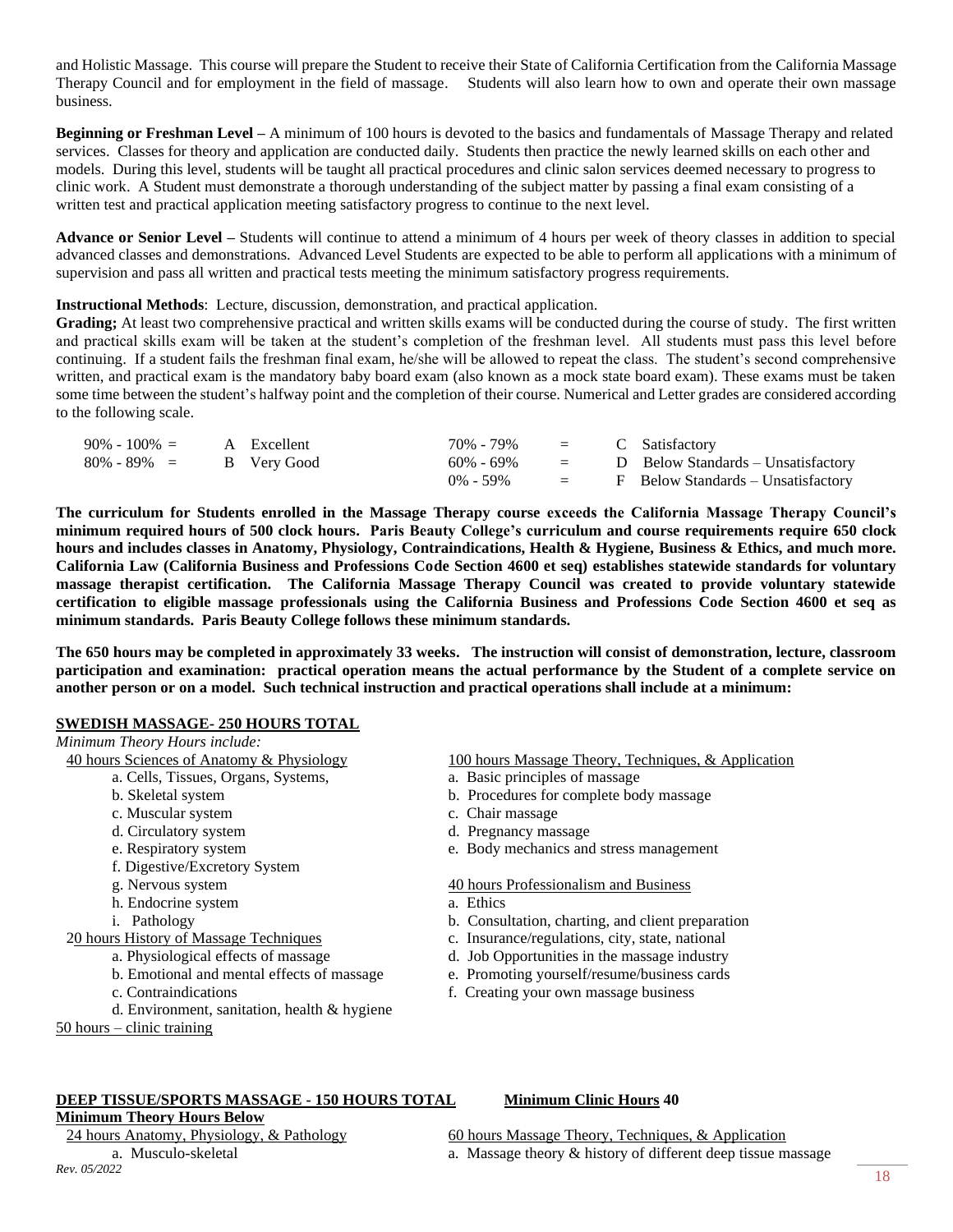b. Kinesiology Of the different deep tissue massage movement

- c. Signs & symptoms of disease b. Procedures for pre and post sports event massage
	- 20 hours Professionalism and Business
- 6 hours CPR a. Ethics, insurance
	- b. Contraindications

#### **ASIAN SYSTEMS/ACUPRESSURE, SHIATSU 150 HOURS TOTAL**

*Minimum Theory Hours Include:* 

- -
	-
- -
- b. Acupressure points & techniques for specific ailments e. Understanding Yin and Yang 30 hours – clinic training

#### **HOLISTIC MASSAGE- 100 HOURS TOTAL Minimum Theory Hours Below**

#### 16 hours Hot Stone Massage 16 hours Refelexology

- a. Equipment protocol for hot stones a. History of Reflexology
- b. Theory, precautions  $\&$  contraindications b. Precautions  $\&$  contraindications
- c. Procedure for setting up equipment c. Benefits of reflexology
- d. Procedure for hot stone massage d. Procedure for reflexology

- a. History & Science of essential oils a. History of spa body therapies
- b. Knowing your oils b. Contraindications
- c. Procedure for raindrop technique c. Body wrap protocol
- 4 hours Meditation, Grounding & Chakra Work d. Procedure for Salt Glow
	- a. Locating and identifying Chakras e. Procedure for Body Bronzing
	- b. History & benefits of meditation & grounding f. Procedure for Body Hydrating Wrap
	-
- 8 hours Recognizing Health & Illness h. Marketing Spa Body Therapies
	- a. Assessing health conditions
		-
		- c. Making referrals to other health professionals a. History of Reiki/Reiki defined
		- d. Evaluating therapeutic outcomes b. The Reiki symbols

#### 4 hours Professionalism/Business c. Attunements

- a. Incorporating holistic modalities into d. Hand Positions
- 
- 20 hours clinic training

#### 16 hours Sciences of Anatomy & Physiology 80 hours Massage Theory, Techniques, & Application

- a. Anatomy in relation to meridians a. Massage theory & history
- b. Principle of the five elements b. Identify the meridians and pressure points
- 24 hours Potent Points 22 hours Potent Points c. Procedure & techniques for acupressure massage
	- a. Origins, uses and guidelines to acupressure d. Procedure & techniques for Shiatsu massage
		-

- -
	-
- 

#### 8 hours Essential Oils and Rain Drop Technique 16 hours Spa Body Therapies hours Professionalism and Business

- 
- 
- 
- 
- 
- 
- c. Meditation and grounding techniques g. Procedure for Hot Poultice body treatment
	-

#### b. Indications & Contraindications 8 hours Reiki First and Second Degree

- 
- 
- 
- 
- your massage business e. Giving a Reiki Treatment

\*This category may include professional ethics, personal hygiene, good grooming, salesmanship, normal cleanup duties, required keeping of Student daily records, modeling, desk & reception. It may also include not more than 6 hours of outside education. All Students shall have completed the specified minimum required hours and operations upon completion of the six hundred fifty (650) hour course. A record of completion shall be issued pursuant to section 919.7.

### **SCHOOL CALENDAR**

Classes begin all the time. The first day of any new class is always on a Tuesday.

## *2022 Class Start Dates (Dates are subject to change)*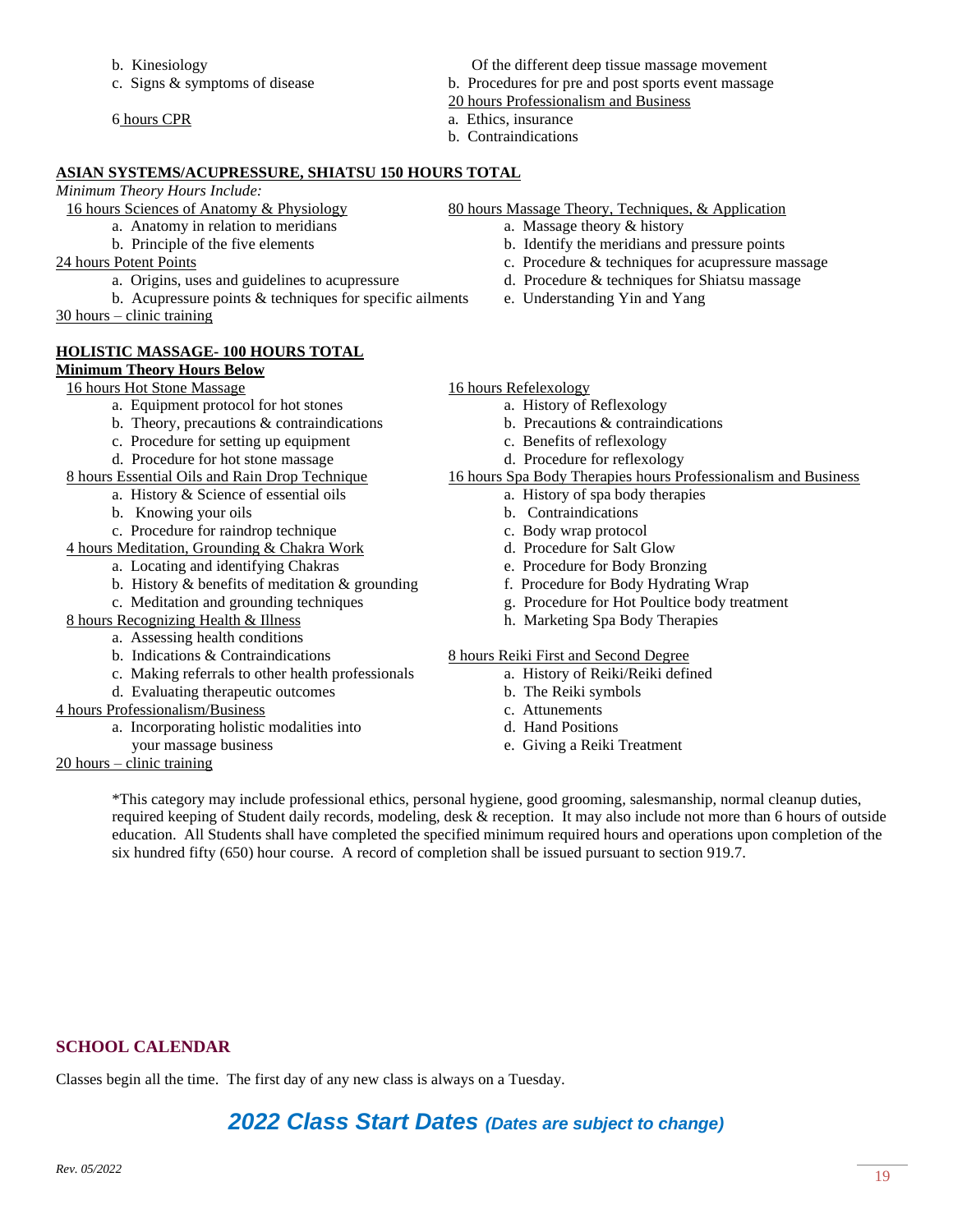| <b>Cosmetology Class</b> | <b>Esthetician Class</b>       | <b>Manicuring Class</b> |
|--------------------------|--------------------------------|-------------------------|
| Feb. 01, 2022            | Feb. 01, 2022                  | Feb. 01, 2022           |
| Mar. 22, 2022            | Mar. 22, 2022<br>Mar. 22, 2022 |                         |
|                          |                                | Apr. 19, 2022           |
| May 10, 2022             | May 10, 2022                   | May 10, 2022            |
| Jun. 28, 2022            | Jun. 28, 2022                  | Jun. 14, 2022           |
| Aug. 23, 2022            | Aug. 23, 2022<br>Aug. 23, 2022 |                         |
|                          |                                | Sep. 20, 2022           |
| Oct. 11, 2022            | Oct. 11, 2022                  |                         |
|                          |                                | Nov. 01, 2022           |
| Dec. 06, 2022            | Dec. 06, 2022                  | Dec. 06, 2022           |

Paris Beauty College observes the following holidays:

New Years Day Memorial Day Independence Day Labor Day Thanksgiving Day Christmas Day

#### **CLASS SCHEDULE (example only)**

This is an outline of the general way the student spends his/her time in school. This is just a sample schedule. Varying class times may be available and could be rotated by the school or instructor as needed.

| <b>TUESDAY</b>   | $8:30 - 9:30$   | All students - classroom theory                                                                                                         |
|------------------|-----------------|-----------------------------------------------------------------------------------------------------------------------------------------|
|                  | $9:30 - 9:40$   | <b>Break</b>                                                                                                                            |
|                  | $9:40 - 12:30$  | Orientation for new students, Advanced level students-clinic floor,<br>Beginning Level Students - classroom procedure and demonstration |
|                  | $12:30 - 1:00$  | Lunch/Beginning Level Students and instructors                                                                                          |
|                  | $1:00 - 3:30$   | Demonstration/Practice Stateboard Wet Set                                                                                               |
|                  | $3:30 - 3:40$   | <b>Break</b>                                                                                                                            |
|                  | $3:40 - 4:30$   | Subject theory                                                                                                                          |
|                  | $4:30 - 5:00$   | Time sheet documentation and Sanitation Duties                                                                                          |
| <b>WEDNESDAY</b> | $8:30 - 10:00$  | All students - classroom theory, quest speaker, Salon                                                                                   |
|                  |                 | Management and professional ethics                                                                                                      |
|                  | $10:00 - 10:10$ | <b>Break</b>                                                                                                                            |
|                  | $10:10 - 12:30$ | Artificial Nails Demonstration and Practice                                                                                             |
|                  | $12:30 - 1:00$  | Lunch/Beginning Level Students and instructors                                                                                          |
|                  | $1:00 - 3:30$   | Demonstration in practical subjects                                                                                                     |
|                  | $3:30 - 3:40$   | <b>Break</b>                                                                                                                            |
|                  | $3:40 - 4:30$   | Subject theory                                                                                                                          |
|                  | $4:30 - 5:00$   | Time sheet documentation and Sanitation Duties                                                                                          |
| <b>THURSDAY</b>  | $8:30 - 9:30$   | All students - classroom theory                                                                                                         |
|                  | $9:30 - 9:40$   | <b>Break</b>                                                                                                                            |
|                  | $9:40 - 12:30$  | Haircoloring Procedures                                                                                                                 |
|                  | $12:30 - 1:00$  | Lunch/Beginning Level Students and instructors                                                                                          |
|                  | $1:00 - 3:30$   | Haircoloring Theory                                                                                                                     |
|                  | $3:30 - 3:40$   | <b>Break</b>                                                                                                                            |
|                  | $3:40 - 4:30$   | Haircoloring demonstration                                                                                                              |
|                  | $4:30 - 5:00$   | Time sheet documentation and Sanitation Duties                                                                                          |
| <b>FRIDAY</b>    | $8:30 - 9:30$   | All students - classroom theory                                                                                                         |
|                  | $9:30 - 9:40$   | <b>Break</b>                                                                                                                            |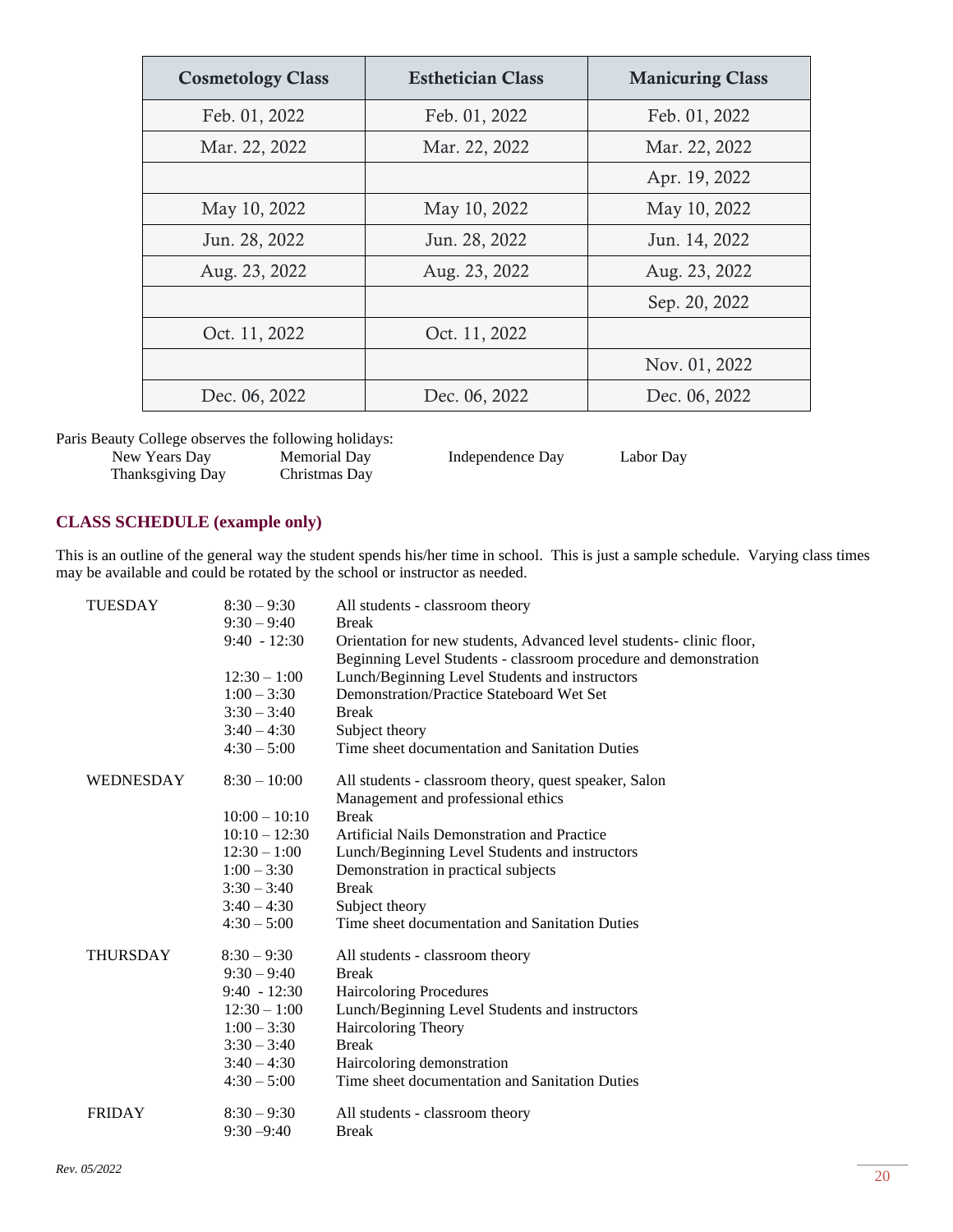| Break |                                                                                                                                                                                                                                                                                                                                                                                |
|-------|--------------------------------------------------------------------------------------------------------------------------------------------------------------------------------------------------------------------------------------------------------------------------------------------------------------------------------------------------------------------------------|
|       | Student Services, weekly timesheet balance, sanitation Duties                                                                                                                                                                                                                                                                                                                  |
|       | Beginning Level students- practical training, seniors - clinic floor                                                                                                                                                                                                                                                                                                           |
|       | Beginning Level students -practical training, seniors - clinic floor                                                                                                                                                                                                                                                                                                           |
|       |                                                                                                                                                                                                                                                                                                                                                                                |
|       | $9:40 - 12:30$<br>Dermalight Facial procedure<br>Lunch/Beginning Level Students and instructors<br>$12:30 - 1:00$<br>Demonstration and practical<br>$1:00 - 3:00$<br>$3:00 - 3:10$<br>$3:10 - 5:00$<br>$8:30 - 12:30$<br>Lunch (times may vary for all students on Sat.)<br>$12:30 - 1:00$<br>$1:00 - 4:30$<br>Time sheet documentation and Sanitation Duties<br>$4:30 - 5:00$ |

#### **APPLIED EFFORT/PROCEDURE SHEET DOCUMENTATION**

Student's records of applied effort are to be maintained on a procedure sheet established for the course the student is enrolled in. Credits are to be noted daily with required signatures from an instructor in charge. It is the responsibility of the student to keep accurate records. The procedure sheet is always to be kept in student's folder so that office staff can collect and record monthly. All required procedures must be completed to graduate from course.

#### **CAREER OPPORTUNITIES /HEALTH AND SAFETY INFORMATION**

Ambitious capable women and men, after comparatively short experience, will find the door open for many interesting, well-paid positions. Monetary compensation in the beauty industry may start as low as minimum wage for a person wanting to go into personal assisting programs. On the average newly licensed individuals may start out making \$12.00 to \$20.00 per hour. Remember tips will be a big part of your weekly take home pay also. How much you will make in your profession will vary on many things such as location of employment, hourly pay vs. commission pay, etc. Each employer will be different. Remember that this field is very individual, and you are basically your own boss. It is up to you how much effort you want to put into your business and how much of a reward you want in return.

Before entering any new career, you must prepare yourself for the possible physical and mental demands it may require. Some of these courses may require one to stand or to sit for long periods at a time. Sturdy shoes and good backs and posture are important in keeping you healthy over the long run. If you have been diagnosed with back troubles or carpal tunnel syndrome, you may need to consider the fact that these courses may require you to do a lot of work which can affect these disabilities. If you have certain learning disabilities, you may find the studies more challenging. Persons with learning or physical limitations are encouraged to visit a school or salon and observe the demands that will be placed on you.

During your time as a student, you will encounter all different kinds of people from all walks of life. Everyone is treated equally and fairly. Your job will ultimately be "to serve the public" therefore, keep in mind you may or may not encounter people with different lifestyles than your own and possible ones with illnesses or disease. You will be taught during theory classes how to recognize some types of illnesses and disease and how to treat the situation. It is to your benefit, and others, to become as knowledgeable as possible in health and safety issues.

The following list shows just some of the many positions available in the different fields:

| <b>COSMETOLOGY:</b>       | Hairstylist, Hair Colorist, Manicurist, Make-Up Artist, Facialist,<br>Wig & Hair piece specialist, Skin, Hair, and Scalp Specialist. Platform artist.                                               |
|---------------------------|-----------------------------------------------------------------------------------------------------------------------------------------------------------------------------------------------------|
| <b>ESTHETICIAN:</b>       | Facialist, Make-Up Technician for TV and Modeling, Make-Up Specialist,<br>Chemical Peel Specialist, Hair Removal specialist,<br>Esthetician for doctors of Dermatology or Plastic Surgery.          |
| <b>MANICURING:</b>        | Manicurist, Pedicurist, Artificial Nail Specialist, Nail Art & Airbrush Artist,<br>Spa specialties.                                                                                                 |
| <b>MASSAGE THERAPIST:</b> | Massage Therapist, Medical Clinic Massage Therapist, Chiropractic Doctors office, Spa and<br>Salon working as an independent contracted Massage Therapist, Traveling Massage Therapist,<br>Teacher. |

#### **Various other career opportunities that would apply to each of the fields listed above are:**

Salon owner, Salon Manager, School Administrator, School Director/Owner, State Board Member, Board Examiner, Beauty Consultant, Traveling Platform Artist, Manufacturer Field Representative, Demonstration-Lecturer, Beauty Products Student, Beauty Products Research, Beauty Products Sales, and State and Federal Representative in various organizations of this industry.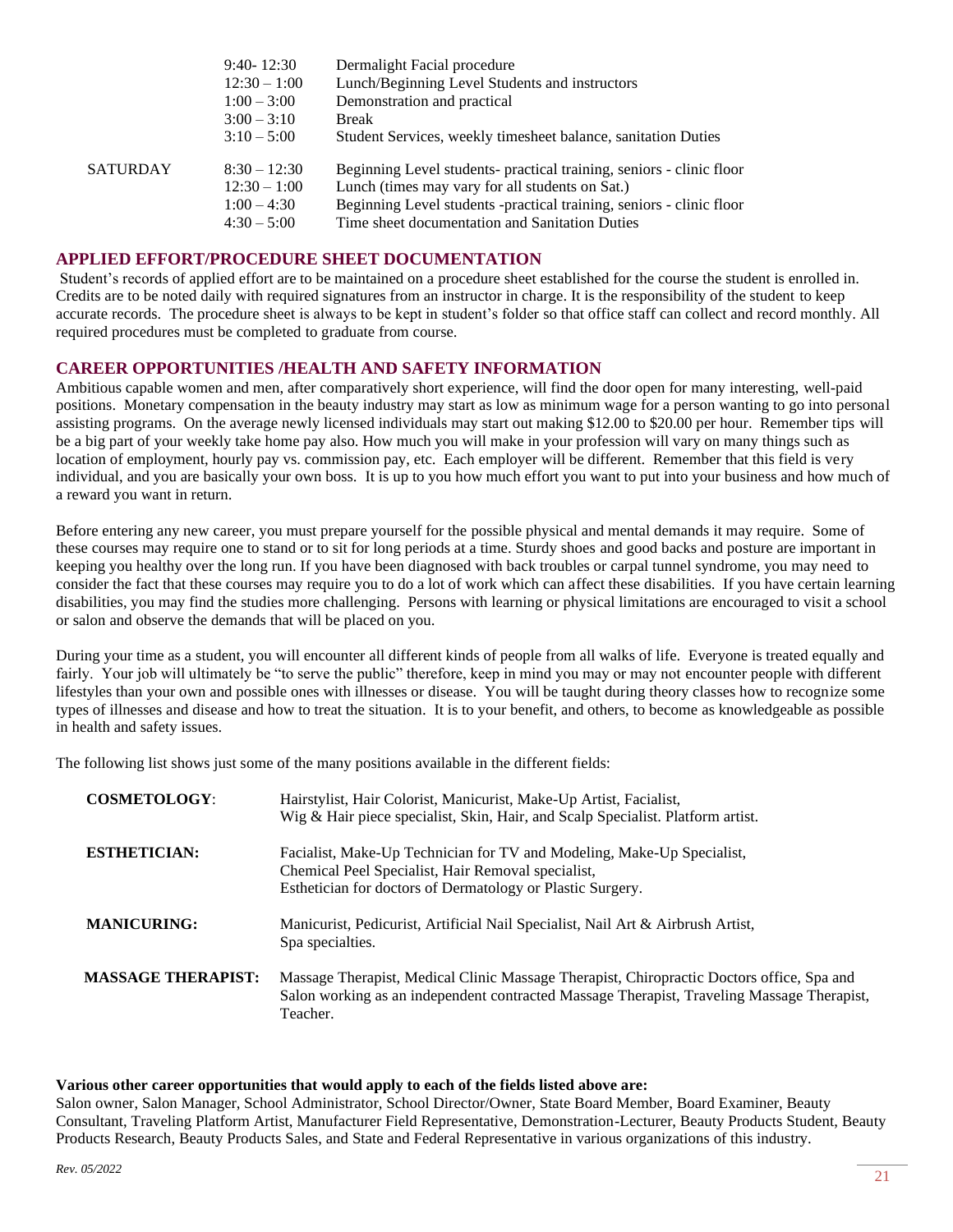#### **ADDITIONAL FEES:**

The following lists of fees are not applied into the calculation when determining refunds. However, any miscellaneous charges, as per the following list, which the student may have incurred at the institution, will be calculated separately at the time of withdrawal or graduation. Student is responsible for paying all applicable charges owed to the school before transcripts or any requested copies will be released.

| • Late Payment Fee          | \$25.00 | <b>Duplicate Contract Copy</b> | \$5.00  |
|-----------------------------|---------|--------------------------------|---------|
| • Contract Addendum Fee     | \$50.00 | Uniform Rental Fee             | \$5.00  |
| • Late Procedure Card Fee   | \$10.00 | <b>Student File Copy Fee</b>   | \$25.00 |
| • Additional Transcript Fee | \$35.00 | Duplicate Diploma Fee          | \$10.00 |
| • Non-sufficient Funds Fee  | \$25.00 | Missed Time Scan Fee           | \$10.00 |
| Tardy Fee                   | \$10.00 |                                |         |

## **Paris Beauty College Stats/School Performance Fact Sheet Summary**

| 2019           | <b>Graduation</b><br>Rate | <b>Licensure</b> | <b>Placement</b> |
|----------------|---------------------------|------------------|------------------|
| Cosmetology    | 56.30%                    | 93.34%           | 94%              |
| Esthetician    | 93.68%                    | 93.51%           | 66.29%           |
| Manicuring     | 93.55%                    | 88.89%           | 66.67%           |
| School Average | 81.18%                    | 91.91%           | 75.65%           |

| 2020           | <b>Graduation</b><br>Rate | Licensure | <b>Placement</b> |
|----------------|---------------------------|-----------|------------------|
|                |                           |           |                  |
| Cosmetology    | 50%                       | 100%      | 55.56%           |
|                |                           |           |                  |
| Esthetician    | 90.32%                    | 91.30%    | 42.86%           |
|                |                           |           |                  |
| Manicuring     | 100%                      | 100%      | 83.33%           |
|                |                           |           |                  |
| School Average | 80.11%                    | 97.10%    | 60.58%           |

*This School Catalog is also available at ParisBeautyCollege.com. All paperwork including this catalog and the enrollment agreement are written in English. All courses are taught in English only.*

*As a prospective student, you are encouraged to review this catalog prior to signing an enrollment agreement. You are also encouraged to review the School Performance Fact Sheet, which must be provided to you prior to signing an enrollment agreement.*

*Paris Beauty College does not admit students from other countries without a valid visa, does not provide visa services and will not vouch for student status.*